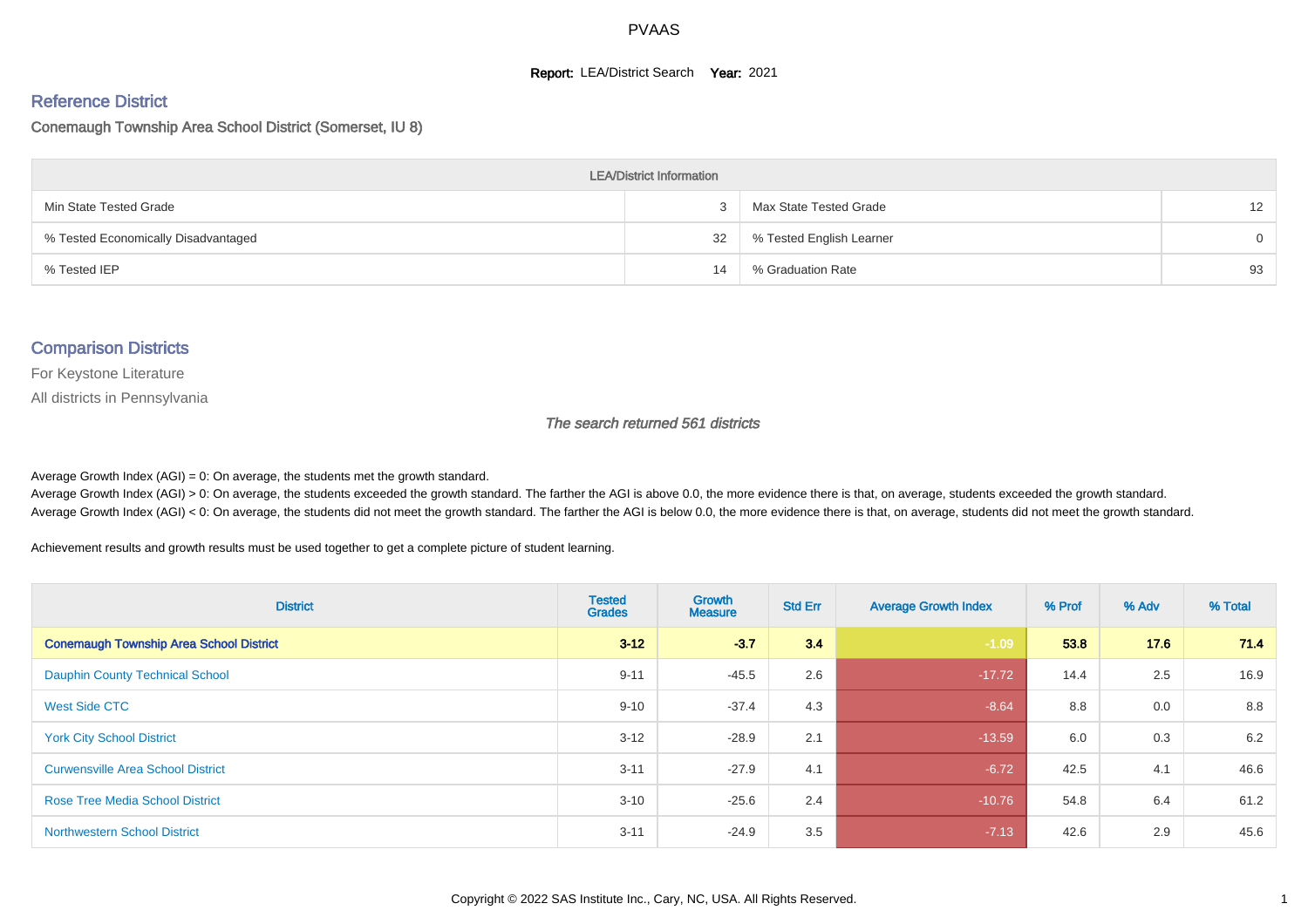| <b>District</b>                                | <b>Tested</b><br><b>Grades</b> | <b>Growth</b><br><b>Measure</b> | <b>Std Err</b> | <b>Average Growth Index</b> | % Prof | % Adv   | % Total |
|------------------------------------------------|--------------------------------|---------------------------------|----------------|-----------------------------|--------|---------|---------|
| <b>Conemaugh Township Area School District</b> | $3 - 12$                       | $-3.7$                          | 3.4            | $-1.09$                     | 53.8   | 17.6    | 71.4    |
| Philipsburg-Osceola Area School District       | $3 - 11$                       | $-24.8$                         | 3.3            | $-7.43$                     | 19.7   | 2.6     | 22.4    |
| <b>Mastery Charter School - Gratz Campus</b>   | $7 - 10$                       | $-23.9$                         | 4.5            | $-5.29$                     | 2.9    | 0.0     | 2.9     |
| Southern Fulton School District                | $3 - 11$                       | $-23.7$                         | 4.4            | $-5.37$                     | 34.2   | 10.5    | 44.7    |
| <b>Shikellamy School District</b>              | $3 - 10$                       | $-22.3$                         | 2.5            | $-8.92$                     | 33.3   | 6.1     | 39.5    |
| <b>Lawrence County CTC</b>                     | $10 - 11$                      | $-21.7$                         | 3.6            | $-6.05$                     | 19.8   | 0.0     | 19.8    |
| Lackawanna Trail School District               | $3 - 10$                       | $-21.7$                         | 3.5            | $-6.20$                     | 38.5   | 1.5     | 40.0    |
| <b>Springfield Township School District</b>    | $3 - 11$                       | $-18.9$                         | 3.2            | $-5.88$                     | 62.6   | 3.6     | 66.3    |
| <b>Frazier School District</b>                 | $3 - 11$                       | $-17.2$                         | 3.7            | $-4.70$                     | 37.1   | 1.6     | 38.7    |
| <b>Penns Manor Area School District</b>        | $3 - 12$                       | $-17.0$                         | 3.7            | $-4.52$                     | 29.7   | 3.1     | 32.8    |
| <b>Pennridge School District</b>               | $3 - 10$                       | $-16.8$                         | 1.4            | $-11.59$                    | 46.8   | 8.0     | 54.9    |
| Jefferson County-Dubois AVTS                   | $9 - 11$                       | $-16.2$                         | 3.9            | $-4.16$                     | 23.0   | 0.0     | 23.0    |
| <b>Lancaster School District</b>               | $3 - 12$                       | $-15.8$                         | $1.5\,$        | $-10.90$                    | 14.6   | 2.3     | 16.9    |
| Mifflinburg Area School District               | $3 - 11$                       | $-15.8$                         | 2.5            | $-6.30$                     | 42.4   | 4.0     | 46.4    |
| Schuylkill Haven Area School District          | $3 - 11$                       | $-15.3$                         | 3.1            | $-4.87$                     | 49.7   | 2.4     | 52.1    |
| <b>Ringgold School District</b>                | $3 - 11$                       | $-14.7$                         | 2.4            | $-6.04$                     | 41.5   | 7.9     | 49.4    |
| <b>Tacony Academy Charter School</b>           | $3 - 11$                       | $-14.7$                         | 3.0            | $-4.82$                     | 22.4   | 1.8     | 24.1    |
| Southern Columbia Area School District         | $3 - 11$                       | $-14.6$                         | 3.0            | $-4.92$                     | 55.0   | 4.0     | 59.0    |
| <b>Erie City School District</b>               | $3 - 12$                       | $-14.5$                         | 1.6            | $-9.26$                     | 25.4   | 3.0     | 28.4    |
| <b>Ridgway Area School District</b>            | $3 - 11$                       | $-14.5$                         | 4.1            | $-3.56$                     | 49.0   | 9.8     | 58.8    |
| <b>Minersville Area School District</b>        | $3 - 11$                       | $-14.4$                         | 3.7            | $-3.90$                     | 39.3   | 3.3     | 42.6    |
| <b>Williamsburg Community School District</b>  | $3 - 11$                       | $-14.3$                         | 4.1            | $-3.48$                     | 28.3   | $0.0\,$ | 28.3    |
| Johnsonburg Area School District               | $3 - 11$                       | $-14.1$                         | 3.9            | $-3.62$                     | 54.0   | 4.6     | 58.6    |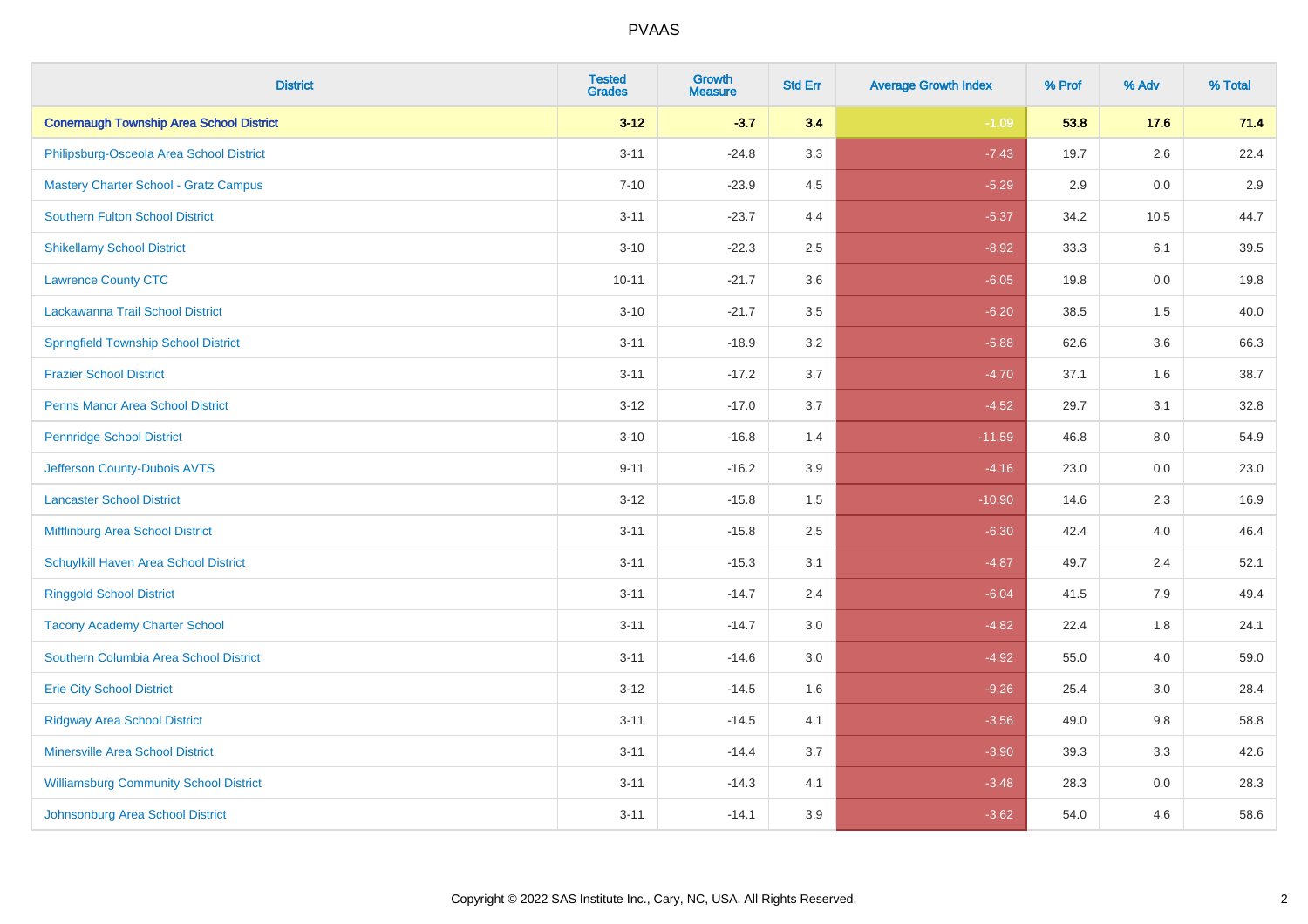| <b>District</b>                                 | <b>Tested</b><br><b>Grades</b> | <b>Growth</b><br><b>Measure</b> | <b>Std Err</b> | <b>Average Growth Index</b> | % Prof | % Adv   | % Total |
|-------------------------------------------------|--------------------------------|---------------------------------|----------------|-----------------------------|--------|---------|---------|
| <b>Conemaugh Township Area School District</b>  | $3 - 12$                       | $-3.7$                          | 3.4            | $-1.09$                     | 53.8   | 17.6    | 71.4    |
| <b>Riverside Beaver County School District</b>  | $3 - 11$                       | $-14.0$                         | 3.0            | $-4.64$                     | 49.4   | $8.8\,$ | 58.2    |
| <b>Bristol Township School District</b>         | $3 - 11$                       | $-13.9$                         | 2.0            | $-7.05$                     | 31.0   | 3.7     | 34.7    |
| <b>Tulpehocken Area School District</b>         | $3 - 12$                       | $-13.7$                         | 2.8            | $-4.81$                     | 36.7   | 2.8     | 39.4    |
| Propel Charter School - Braddock Hills          | $3 - 11$                       | $-13.6$                         | 3.6            | $-3.81$                     | 9.7    | 1.6     | 11.3    |
| Salisbury-Elk Lick School District              | $3 - 11$                       | $-13.5$                         | 5.9            | $-2.30$                     | 27.8   | 0.0     | 27.8    |
| <b>Titusville Area School District</b>          | $3 - 11$                       | $-13.2$                         | 2.6            | $-4.99$                     | 43.2   | 4.8     | 48.0    |
| <b>Rochester Area School District</b>           | $3 - 11$                       | $-13.2$                         | 4.6            | $-2.89$                     | 19.5   | 1.3     | 20.8    |
| <b>Northern Potter School District</b>          | $3 - 12$                       | $-13.1$                         | 4.6            | $-2.84$                     | 37.5   | 0.0     | 37.5    |
| Southern Huntingdon County School District      | $3 - 11$                       | $-12.9$                         | 3.2            | $-3.98$                     | 32.5   | $2.5\,$ | 35.0    |
| <b>Keystone Education Center Charter School</b> | $3 - 12$                       | $-12.9$                         | 5.9            | $-2.19$                     | 28.0   | 0.0     | 28.0    |
| <b>Hatboro-Horsham School District</b>          | $3 - 11$                       | $-12.8$                         | 1.7            | $-7.47$                     | 45.6   | 7.2     | 52.8    |
| <b>Norristown Area School District</b>          | $3 - 12$                       | $-12.8$                         | 1.6            | $-7.98$                     | 23.5   | 2.3     | 25.7    |
| <b>Avonworth School District</b>                | $3 - 10$                       | $-12.6$                         | 3.1            | $-4.01$                     | 59.8   | 4.6     | 64.4    |
| Columbia-Montour AVTS                           | $9 - 10$                       | $-12.5$                         | 3.0            | $-4.16$                     | 22.3   | 0.6     | 22.9    |
| <b>Wellsboro Area School District</b>           | $3 - 11$                       | $-12.4$                         | 3.0            | $-4.11$                     | 49.2   | 11.9    | 61.1    |
| <b>Owen J Roberts School District</b>           | $3 - 11$                       | $-12.3$                         | 1.6            | $-7.61$                     | 57.0   | 11.9    | 69.0    |
| <b>West Mifflin Area School District</b>        | $3 - 12$                       | $-12.3$                         | 2.9            | $-4.22$                     | 39.7   | 10.3    | 50.0    |
| <b>Annville-Cleona School District</b>          | $3 - 12$                       | $-12.1$                         | 2.7            | $-4.46$                     | 34.9   | 7.8     | 42.6    |
| Catasauqua Area School District                 | $3 - 12$                       | $-12.1$                         | 3.0            | $-4.00$                     | 36.8   | 7.6     | 44.3    |
| <b>Bucks County Technical High School</b>       | $9 - 10$                       | $-12.0$                         | 2.5            | $-4.84$                     | 35.9   | 3.2     | 39.2    |
| <b>Marion Center Area School District</b>       | $3 - 10$                       | $-12.0$                         | 3.1            | $-3.87$                     | 33.7   | 1.1     | 34.8    |
| <b>Moniteau School District</b>                 | $3 - 11$                       | $-11.8$                         | 3.3            | $-3.56$                     | 50.0   | 6.3     | 56.3    |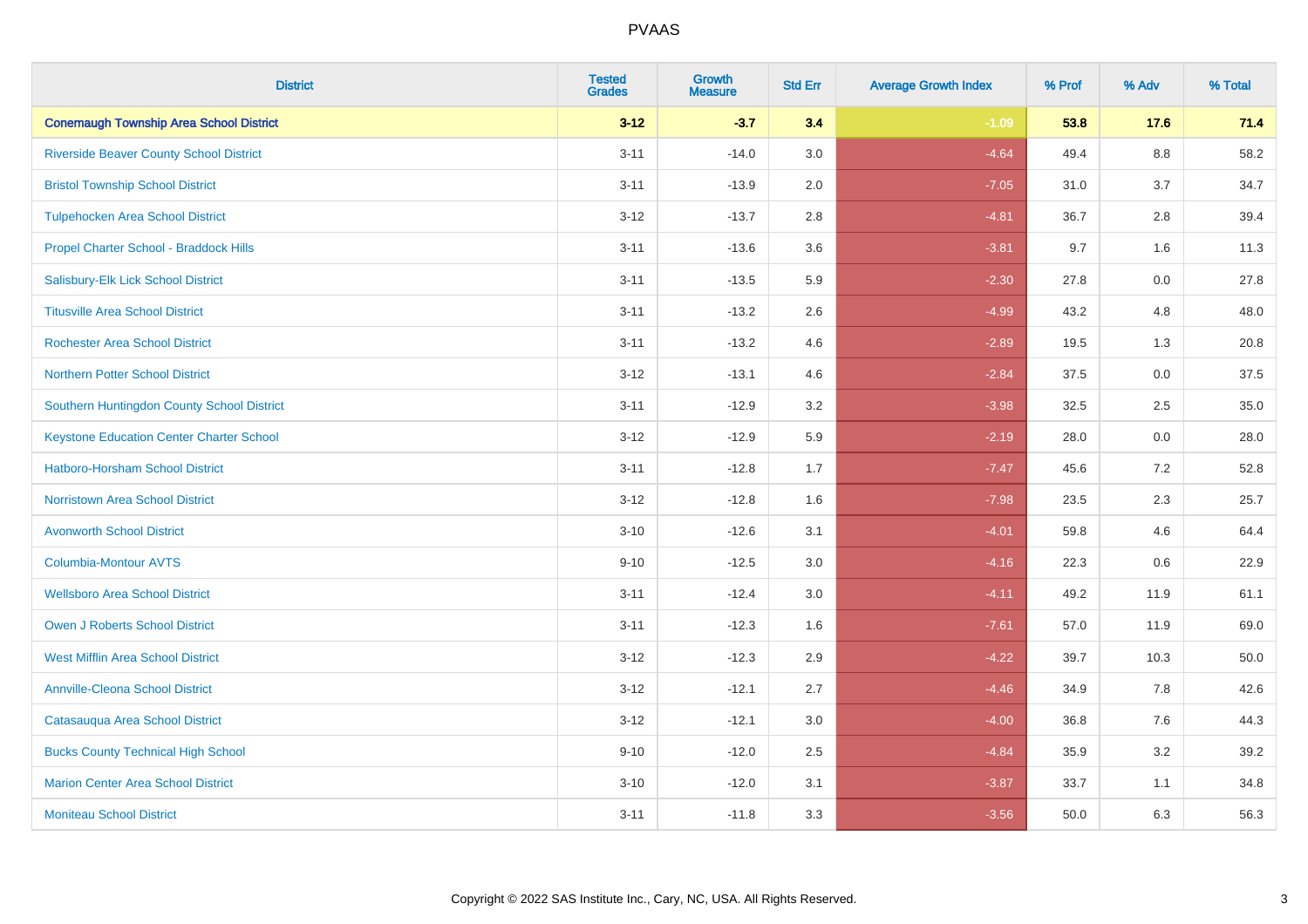| <b>District</b>                                | <b>Tested</b><br><b>Grades</b> | <b>Growth</b><br><b>Measure</b> | <b>Std Err</b> | <b>Average Growth Index</b> | % Prof | % Adv   | % Total |
|------------------------------------------------|--------------------------------|---------------------------------|----------------|-----------------------------|--------|---------|---------|
| <b>Conemaugh Township Area School District</b> | $3 - 12$                       | $-3.7$                          | 3.4            | $-1.09$                     | 53.8   | 17.6    | 71.4    |
| <b>Steelton-Highspire School District</b>      | $3 - 11$                       | $-11.8$                         | 3.5            | $-3.40$                     | 14.5   | $0.0\,$ | 14.5    |
| <b>Propel Charter School-Homestead</b>         | $3 - 11$                       | $-11.7$                         | 4.1            | $-2.84$                     | 15.9   | 0.0     | 15.9    |
| <b>Abington School District</b>                | $3 - 10$                       | $-11.5$                         | 1.9            | $-6.00$                     | 56.2   | 11.6    | 67.8    |
| Southern Tioga School District                 | $3 - 11$                       | $-11.5$                         | 2.7            | $-4.25$                     | 47.8   | 6.4     | 54.3    |
| Maritime Academy Charter School                | $3 - 10$                       | $-11.4$                         | 3.5            | $-3.29$                     | 15.2   | 0.0     | 15.2    |
| <b>Plum Borough School District</b>            | $3 - 11$                       | $-11.3$                         | 2.2            | $-5.19$                     | 51.1   | 9.0     | 60.1    |
| <b>South Park School District</b>              | $3 - 11$                       | $-11.3$                         | 2.7            | $-4.23$                     | 53.5   | 13.7    | 67.3    |
| La Academia Partnership Charter School         | $6 - 11$                       | $-11.0$                         | 4.7            | $-2.34$                     | 6.8    | 0.0     | 6.8     |
| <b>Sugar Valley Rural Charter School</b>       | $3 - 11$                       | $-11.0$                         | 4.5            | $-2.46$                     | 14.9   | 0.0     | 14.9    |
| <b>Solanco School District</b>                 | $3 - 11$                       | $-11.0$                         | 2.0            | $-5.55$                     | 41.6   | 4.5     | 46.1    |
| <b>Propel Charter School-Montour</b>           | $3 - 10$                       | $-10.7$                         | 3.9            | $-2.71$                     | 13.7   | 0.0     | 13.7    |
| Northern Lehigh School District                | $3 - 12$                       | $-10.4$                         | 2.7            | $-3.82$                     | 28.0   | 9.3     | 37.3    |
| <b>Exeter Township School District</b>         | $3 - 11$                       | $-10.4$                         | 1.9            | $-5.44$                     | 50.6   | 2.7     | 53.3    |
| <b>Farrell Area School District</b>            | $3 - 11$                       | $-10.4$                         | 4.3            | $-2.41$                     | 19.0   | 0.0     | 19.0    |
| The New Academy Charter School                 | $8 - 11$                       | $-10.4$                         | 5.2            | $-2.00$                     | 0.0    | $0.0\,$ | $0.0\,$ |
| <b>Union City Area School District</b>         | $3 - 12$                       | $-10.2$                         | 3.6            | $-2.87$                     | 42.9   | 3.2     | 46.0    |
| <b>Pittston Area School District</b>           | $3 - 11$                       | $-10.1$                         | 5.6            | $-1.80$                     | 38.1   | 9.5     | 47.6    |
| <b>Northwest Area School District</b>          | $3 - 10$                       | $-10.0$                         | 3.8            | $-2.59$                     | 34.6   | $7.3$   | 41.8    |
| Jefferson-Morgan School District               | $3 - 10$                       | $-9.9$                          | 4.2            | $-2.35$                     | 43.8   | 4.2     | 47.9    |
| <b>Big Spring School District</b>              | $3 - 11$                       | $-9.8$                          | 2.4            | $-4.00$                     | 38.6   | 8.9     | 47.5    |
| <b>Neshannock Township School District</b>     | $3 - 10$                       | $-9.7$                          | 2.9            | $-3.34$                     | 62.4   | 5.6     | 67.9    |
| <b>Benton Area School District</b>             | $3 - 10$                       | $-9.7$                          | 4.5            | $-2.18$                     | 43.2   | 5.4     | 48.6    |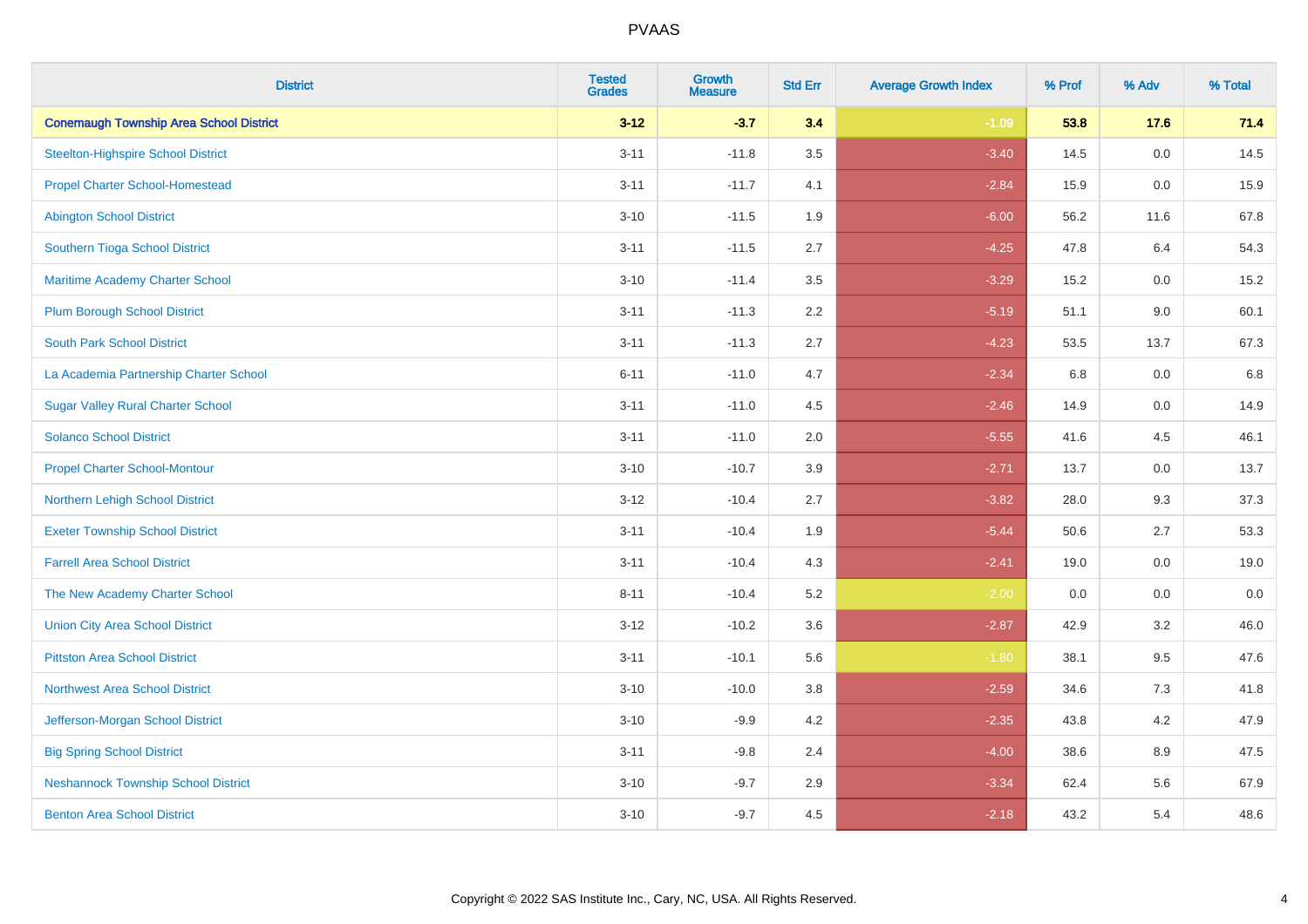| <b>District</b>                                | <b>Tested</b><br><b>Grades</b> | <b>Growth</b><br><b>Measure</b> | <b>Std Err</b> | <b>Average Growth Index</b> | % Prof | % Adv   | % Total |
|------------------------------------------------|--------------------------------|---------------------------------|----------------|-----------------------------|--------|---------|---------|
| <b>Conemaugh Township Area School District</b> | $3 - 12$                       | $-3.7$                          | 3.4            | $-1.09$                     | 53.8   | 17.6    | 71.4    |
| <b>Chambersburg Area School District</b>       | $3 - 11$                       | $-9.5$                          | 1.3            | $-7.20$                     | 42.7   | $8.6\,$ | 51.4    |
| <b>Redbank Valley School District</b>          | $3 - 11$                       | $-9.5$                          | 3.4            | $-2.77$                     | 31.5   | 4.9     | 36.4    |
| <b>Clearfield Area School District</b>         | $3 - 10$                       | $-9.4$                          | 2.6            | $-3.56$                     | 43.0   | 3.1     | 46.1    |
| <b>Carmichaels Area School District</b>        | $3 - 10$                       | $-9.3$                          | 3.3            | $-2.81$                     | 35.1   | 1.4     | 36.5    |
| <b>Berwick Area School District</b>            | $3 - 11$                       | $-9.3$                          | 2.6            | $-3.59$                     | 42.1   | 5.5     | 47.6    |
| <b>Bradford Area School District</b>           | $3 - 12$                       | $-9.3$                          | 2.4            | $-3.87$                     | 45.8   | 8.3     | 54.2    |
| <b>North East School District</b>              | $3 - 11$                       | $-9.3$                          | 3.1            | $-3.02$                     | 62.6   | 14.4    | 77.0    |
| <b>Innovative Arts Academy Charter School</b>  | $6 - 11$                       | $-9.1$                          | 3.7            | $-2.44$                     | 9.5    | 0.0     | 9.5     |
| <b>Mahanoy Area School District</b>            | $3 - 10$                       | $-9.0$                          | 3.6            | $-2.49$                     | 26.2   | 1.6     | 27.9    |
| <b>Aliquippa School District</b>               | $3 - 11$                       | $-9.0$                          | 4.2            | $-2.14$                     | 11.0   | 0.0     | 11.0    |
| Philadelphia Academy Charter School            | $3 - 11$                       | $-8.9$                          | 2.9            | $-3.04$                     | 50.5   | 2.9     | 53.4    |
| South Allegheny School District                | $3 - 11$                       | $-8.8$                          | 3.2            | $-2.70$                     | 40.5   | $0.0\,$ | 40.5    |
| <b>North Star School District</b>              | $3 - 11$                       | $-8.7$                          | 3.5            | $-2.51$                     | 47.8   | 6.0     | 53.7    |
| <b>Palisades School District</b>               | $3 - 11$                       | $-8.7$                          | 2.8            | $-3.06$                     | 53.8   | 6.7     | 60.5    |
| <b>Milton Area School District</b>             | $3 - 11$                       | $-8.7$                          | 2.5            | $-3.52$                     | 45.4   | 6.9     | 52.3    |
| <b>Chartiers-Houston School District</b>       | $3 - 10$                       | $-8.6$                          | 3.5            | $-2.41$                     | 59.7   | 4.5     | 64.2    |
| <b>Lampeter-Strasburg School District</b>      | $3 - 12$                       | $-8.6$                          | 2.0            | $-4.33$                     | 55.1   | 9.8     | 64.8    |
| <b>West Middlesex Area School District</b>     | $3 - 10$                       | $-8.4$                          | $3.8\,$        | $-2.21$                     | 34.9   | 2.8     | 37.6    |
| <b>Elizabeth Forward School District</b>       | $3 - 11$                       | $-8.4$                          | 2.4            | $-3.41$                     | 51.7   | 4.0     | 55.7    |
| <b>Southmoreland School District</b>           | $3 - 11$                       | $-8.3$                          | 3.6            | $-2.32$                     | 56.8   | 7.2     | 64.0    |
| <b>Tamaqua Area School District</b>            | $3 - 12$                       | $-8.2$                          | 2.5            | $-3.24$                     | 44.5   | 1.9     | 46.4    |
| <b>Muncy School District</b>                   | $3 - 11$                       | $-8.1$                          | 3.7            | $-2.21$                     | 42.0   | 3.8     | 45.8    |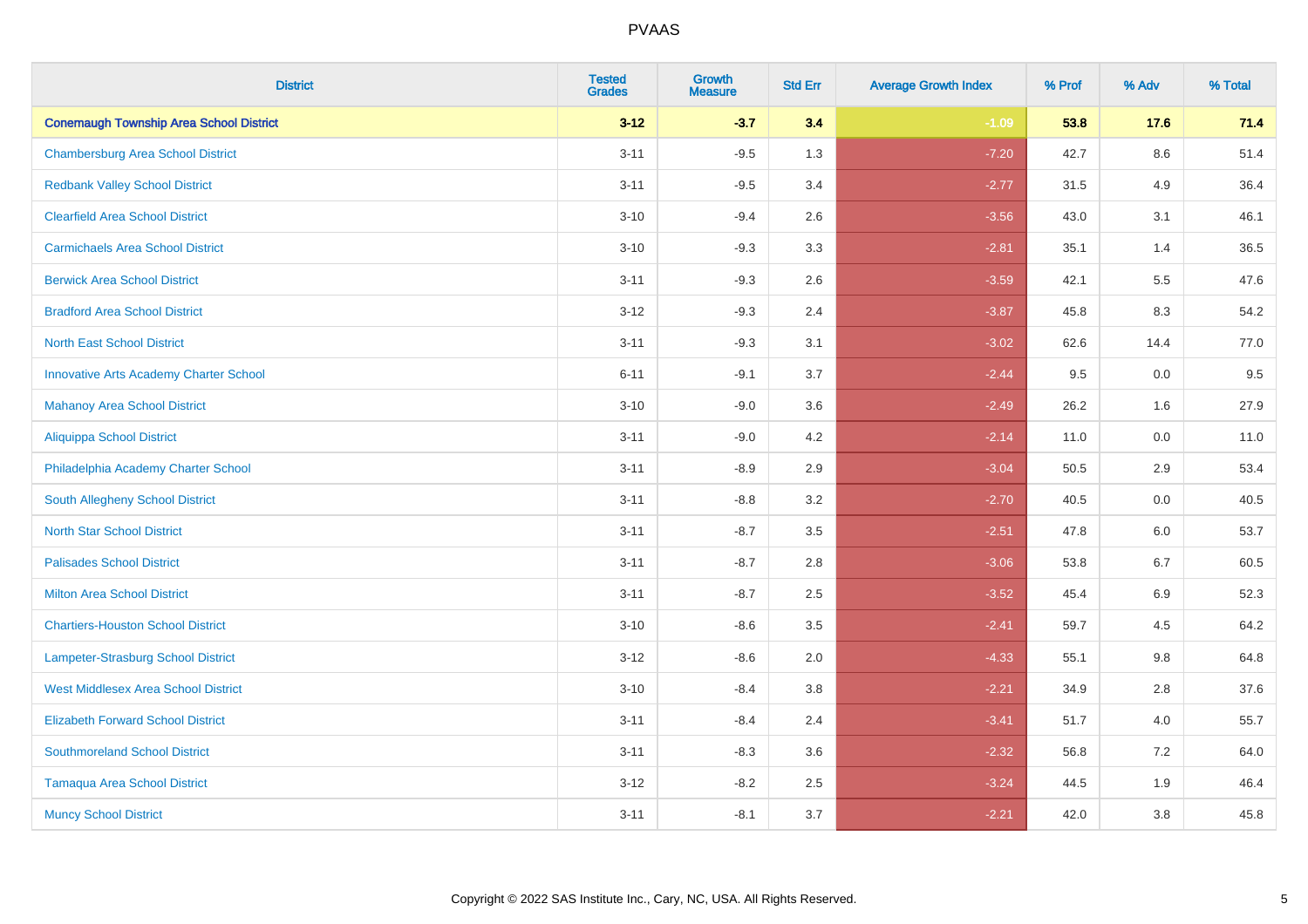| <b>District</b>                                | <b>Tested</b><br><b>Grades</b> | <b>Growth</b><br><b>Measure</b> | <b>Std Err</b> | <b>Average Growth Index</b> | % Prof | % Adv   | % Total |
|------------------------------------------------|--------------------------------|---------------------------------|----------------|-----------------------------|--------|---------|---------|
| <b>Conemaugh Township Area School District</b> | $3 - 12$                       | $-3.7$                          | 3.4            | $-1.09$                     | 53.8   | 17.6    | 71.4    |
| Portage Area School District                   | $3 - 10$                       | $-8.1$                          | 3.6            | $-2.26$                     | 40.6   | 9.4     | 50.0    |
| <b>Blairsville-Saltsburg School District</b>   | $3 - 11$                       | $-8.0$                          | 3.0            | $-2.68$                     | 37.3   | 7.0     | 44.3    |
| <b>Western Beaver County School District</b>   | $3 - 11$                       | $-7.8$                          | 4.2            | $-1.87$                     | 56.5   | 6.5     | 63.0    |
| <b>Shamokin Area School District</b>           | $3 - 11$                       | $-7.7$                          | 4.8            | $-1.60$                     | 38.1   | 3.2     | 41.3    |
| <b>Pine Grove Area School District</b>         | $3 - 11$                       | $-7.7$                          | 2.9            | $-2.66$                     | 42.3   | 7.7     | 50.0    |
| <b>Dunmore School District</b>                 | $3 - 11$                       | $-7.7$                          | 2.9            | $-2.62$                     | 34.0   | 7.2     | 41.2    |
| <b>Penn Hills School District</b>              | $3 - 11$                       | $-7.6$                          | 2.6            | $-2.94$                     | 33.1   | 0.7     | 33.8    |
| <b>Mohawk Area School District</b>             | $3 - 11$                       | $-7.5$                          | 3.1            | $-2.45$                     | 49.4   | 11.0    | 60.4    |
| Northern Tioga School District                 | $3 - 12$                       | $-7.5$                          | 2.8            | $-2.64$                     | 54.0   | 1.2     | 55.2    |
| <b>Conneaut School District</b>                | $3 - 12$                       | $-7.5$                          | 2.6            | $-2.91$                     | 38.4   | 7.4     | 45.8    |
| <b>Highlands School District</b>               | $3 - 11$                       | $-7.4$                          | 2.7            | $-2.76$                     | 44.4   | 3.7     | 48.2    |
| <b>Williams Valley School District</b>         | $3 - 11$                       | $-7.3$                          | 3.4            | $-2.13$                     | 23.2   | 0.0     | 23.2    |
| California Area School District                | $3 - 10$                       | $-7.3$                          | 3.6            | $-2.02$                     | 42.6   | 9.8     | 52.5    |
| <b>Forest Hills School District</b>            | $3 - 11$                       | $-7.3$                          | 2.7            | $-2.74$                     | 41.1   | 13.7    | 54.8    |
| <b>Interboro School District</b>               | $3 - 12$                       | $-7.3$                          | 2.1            | $-3.43$                     | 46.6   | 4.8     | 51.4    |
| <b>Brownsville Area School District</b>        | $3 - 12$                       | $-7.2$                          | 3.9            | $-1.83$                     | 34.4   | 6.1     | 40.5    |
| <b>Windber Area School District</b>            | $3 - 11$                       | $-7.2$                          | 3.2            | $-2.24$                     | 55.4   | 7.2     | 62.6    |
| <b>Wallenpaupack Area School District</b>      | $3 - 11$                       | $-7.1$                          | 2.3            | $-3.09$                     | 40.8   | 2.4     | 43.1    |
| <b>Freedom Area School District</b>            | $3 - 11$                       | $-7.1$                          | 3.0            | $-2.37$                     | 43.8   | 4.2     | 47.9    |
| <b>Harbor Creek School District</b>            | $3 - 11$                       | $-7.1$                          | 2.7            | $-2.67$                     | 48.8   | 15.2    | 64.0    |
| <b>Moshannon Valley School District</b>        | $3 - 10$                       | $-7.0$                          | 3.4            | $-2.01$                     | 48.5   | $0.0\,$ | 48.5    |
| <b>Penn-Delco School District</b>              | $3 - 11$                       | $-6.8$                          | 1.9            | $-3.51$                     | 46.6   | 3.2     | 49.8    |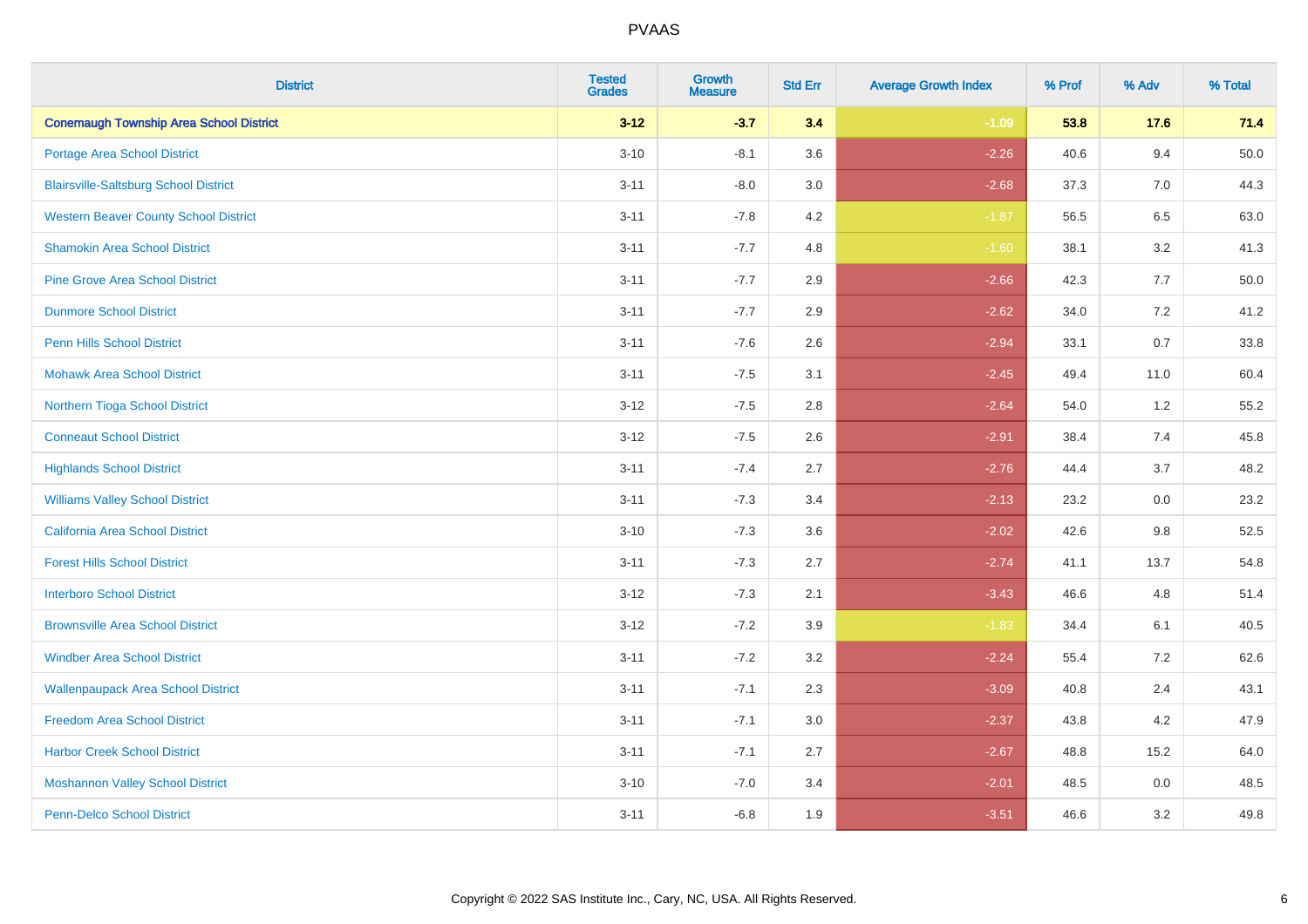| <b>District</b>                                   | <b>Tested</b><br><b>Grades</b> | <b>Growth</b><br><b>Measure</b> | <b>Std Err</b> | <b>Average Growth Index</b> | % Prof | % Adv | % Total |
|---------------------------------------------------|--------------------------------|---------------------------------|----------------|-----------------------------|--------|-------|---------|
| <b>Conemaugh Township Area School District</b>    | $3 - 12$                       | $-3.7$                          | 3.4            | $-1.09$                     | 53.8   | 17.6  | 71.4    |
| <b>Yough School District</b>                      | $3 - 10$                       | $-6.6$                          | 2.7            | $-2.43$                     | 50.8   | 4.0   | 54.8    |
| <b>Butler Area School District</b>                | $3 - 11$                       | $-6.5$                          | 1.5            | $-4.26$                     | 42.5   | 9.4   | 51.9    |
| <b>Executive Education Academy Charter School</b> | $3 - 10$                       | $-6.5$                          | 3.1            | $-2.08$                     | 23.7   | 2.2   | 25.8    |
| <b>New Castle Area School District</b>            | $3 - 12$                       | $-6.4$                          | 2.4            | $-2.66$                     | 32.5   | 4.3   | 36.8    |
| <b>Tri-Valley School District</b>                 | $3 - 10$                       | $-6.4$                          | 4.1            | $-1.57$                     | 37.0   | 4.4   | 41.3    |
| <b>Slippery Rock Area School District</b>         | $3 - 11$                       | $-6.3$                          | 2.5            | $-2.51$                     | 56.2   | 9.5   | 65.7    |
| <b>Upper Dauphin Area School District</b>         | $3 - 11$                       | $-6.3$                          | 3.2            | $-1.98$                     | 37.4   | 4.8   | 42.2    |
| <b>East Allegheny School District</b>             | $3 - 11$                       | $-6.3$                          | 3.3            | $-1.87$                     | 31.9   | 9.7   | 41.7    |
| <b>Dubois Area School District</b>                | $3 - 11$                       | $-6.2$                          | 2.0            | $-3.07$                     | 50.9   | 13.4  | 64.3    |
| <b>Mount Union Area School District</b>           | $3 - 10$                       | $-6.1$                          | 3.1            | $-1.97$                     | 32.2   | 3.4   | 35.6    |
| <b>Waynesboro Area School District</b>            | $3 - 12$                       | $-6.1$                          | 1.9            | $-3.20$                     | 50.0   | 6.8   | 56.8    |
| <b>East Lycoming School District</b>              | $3 - 11$                       | $-6.0$                          | 2.7            | $-2.24$                     | 48.3   | 4.2   | 52.5    |
| <b>Karns City Area School District</b>            | $3 - 11$                       | $-6.0$                          | 2.9            | $-2.03$                     | 53.1   | 8.3   | 61.5    |
| <b>Forest City Regional School District</b>       | $3 - 12$                       | $-6.0$                          | 3.0            | $-1.96$                     | 44.1   | 0.0   | 44.1    |
| <b>Old Forge School District</b>                  | $3 - 12$                       | $-5.9$                          | 3.4            | $-1.73$                     | 52.9   | 7.1   | 60.0    |
| <b>Shade-Central City School District</b>         | $3 - 11$                       | $-5.9$                          | 4.6            | $-1.28$                     | 27.8   | 0.0   | 27.8    |
| <b>Fort Cherry School District</b>                | $3 - 10$                       | $-5.9$                          | 3.8            | $-1.56$                     | 55.2   | 5.2   | 60.3    |
| <b>Universal Audenried Charter School</b>         | $9 - 11$                       | $-5.8$                          | 2.4            | $-2.40$                     | 14.6   | 0.0   | 14.6    |
| Jim Thorpe Area School District                   | $3 - 11$                       | $-5.8$                          | 2.7            | $-2.19$                     | 33.3   | 7.4   | 40.7    |
| <b>Blue Mountain School District</b>              | $3 - 10$                       | $-5.8$                          | 2.3            | $-2.56$                     | 46.6   | 8.5   | 55.1    |
| Susquehanna Township School District              | $3 - 12$                       | $-5.8$                          | 2.7            | $-2.17$                     | 36.0   | 5.6   | 41.6    |
| <b>Ferndale Area School District</b>              | $3 - 10$                       | $-5.8$                          | 4.3            | $-1.33$                     | 40.0   | 0.0   | 40.0    |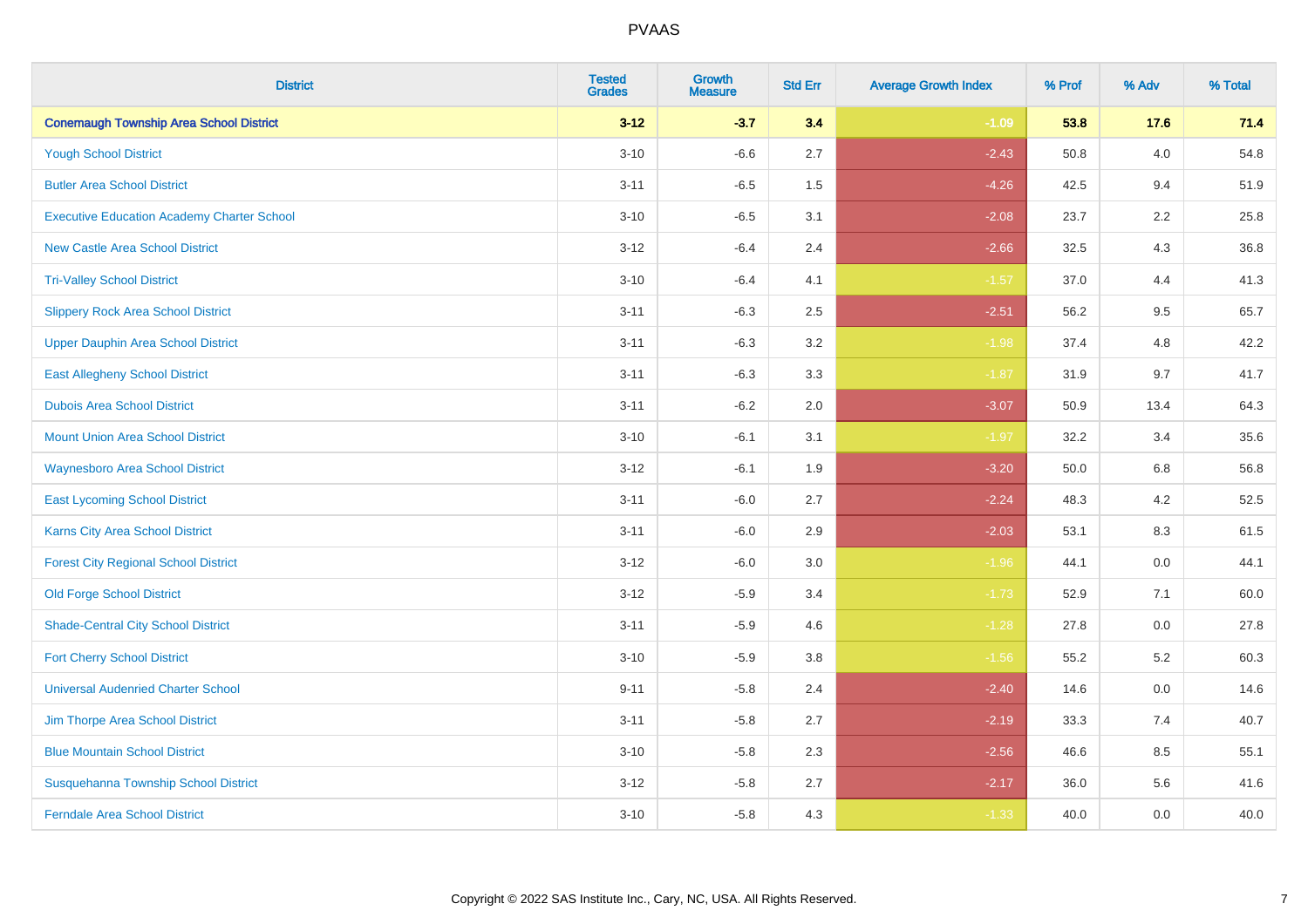| <b>District</b>                                | <b>Tested</b><br><b>Grades</b> | <b>Growth</b><br><b>Measure</b> | <b>Std Err</b> | <b>Average Growth Index</b> | % Prof | % Adv | % Total |
|------------------------------------------------|--------------------------------|---------------------------------|----------------|-----------------------------|--------|-------|---------|
| <b>Conemaugh Township Area School District</b> | $3 - 12$                       | $-3.7$                          | 3.4            | $-1.09$                     | 53.8   | 17.6  | 71.4    |
| <b>Pequea Valley School District</b>           | $3 - 11$                       | $-5.8$                          | 3.2            | $-1.80$                     | 39.8   | 9.1   | 48.9    |
| <b>Austin Area School District</b>             | $3 - 11$                       | $-5.7$                          | 6.4            | $-0.90$                     | 33.3   | 5.6   | 38.9    |
| <b>Carbon Career &amp; Technical Institute</b> | $9 - 11$                       | $-5.7$                          | 3.6            | $-1.59$                     | 34.5   | 1.2   | 35.7    |
| <b>Claysburg-Kimmel School District</b>        | $3 - 11$                       | $-5.7$                          | 4.0            | $-1.42$                     | 42.9   | 8.2   | 51.0    |
| South Williamsport Area School District        | $3 - 10$                       | $-5.7$                          | 2.5            | $-2.30$                     | 45.5   | 4.5   | 50.0    |
| <b>Fairfield Area School District</b>          | $3 - 11$                       | $-5.6$                          | 3.4            | $-1.66$                     | 57.9   | 4.0   | 61.8    |
| <b>Canton Area School District</b>             | $3 - 11$                       | $-5.5$                          | 3.2            | $-1.75$                     | 40.7   | 2.3   | 43.0    |
| <b>Bermudian Springs School District</b>       | $3 - 11$                       | $-5.5$                          | 2.9            | $-1.94$                     | 56.4   | 6.8   | 63.2    |
| <b>Montrose Area School District</b>           | $3 - 10$                       | $-5.5$                          | 3.0            | $-1.82$                     | 46.7   | 5.4   | 52.2    |
| <b>Trinity Area School District</b>            | $3 - 11$                       | $-5.4$                          | 2.0            | $-2.71$                     | 48.3   | 11.8  | 60.1    |
| Imhotep Institute Charter High School          | $9 - 11$                       | $-5.3$                          | 5.8            | $-0.92$                     | 25.0   | 0.0   | 25.0    |
| <b>Corry Area School District</b>              | $3 - 11$                       | $-5.3$                          | 2.6            | $-2.03$                     | 38.5   | 6.0   | 44.5    |
| <b>Carlisle Area School District</b>           | $3 - 11$                       | $-5.3$                          | 1.9            | $-2.81$                     | 54.0   | 6.3   | 60.3    |
| <b>Indiana Area School District</b>            | $3 - 11$                       | $-5.3$                          | 2.3            | $-2.28$                     | 47.6   | 18.4  | 66.1    |
| <b>Middletown Area School District</b>         | $3 - 11$                       | $-5.3$                          | 2.6            | $-2.05$                     | 46.4   | 5.3   | 51.7    |
| <b>Brentwood Borough School District</b>       | $3 - 11$                       | $-5.3$                          | 3.0            | $-1.72$                     | 52.0   | 6.1   | 58.2    |
| Perseus House Charter School Of Excellence     | $6 - 11$                       | $-5.2$                          | 3.0            | $-1.72$                     | 16.5   | 0.0   | 16.5    |
| <b>Keystone Central School District</b>        | $3 - 11$                       | $-5.1$                          | 2.0            | $-2.46$                     | 44.7   | 4.6   | 49.4    |
| <b>Upper Moreland Township School District</b> | $3 - 11$                       | $-5.0$                          | 2.2            | $-2.31$                     | 57.9   | 4.0   | 61.9    |
| <b>Mount Pleasant Area School District</b>     | $3 - 11$                       | $-5.0$                          | 2.6            | $-1.93$                     | 52.6   | 0.0   | 52.6    |
| <b>Washington School District</b>              | $3 - 11$                       | $-4.9$                          | 2.8            | $-1.76$                     | 30.1   | 2.4   | 32.5    |
| <b>Brandywine Heights Area School District</b> | $3 - 11$                       | $-4.9$                          | 2.7            | $-1.81$                     | 49.2   | 8.2   | 57.4    |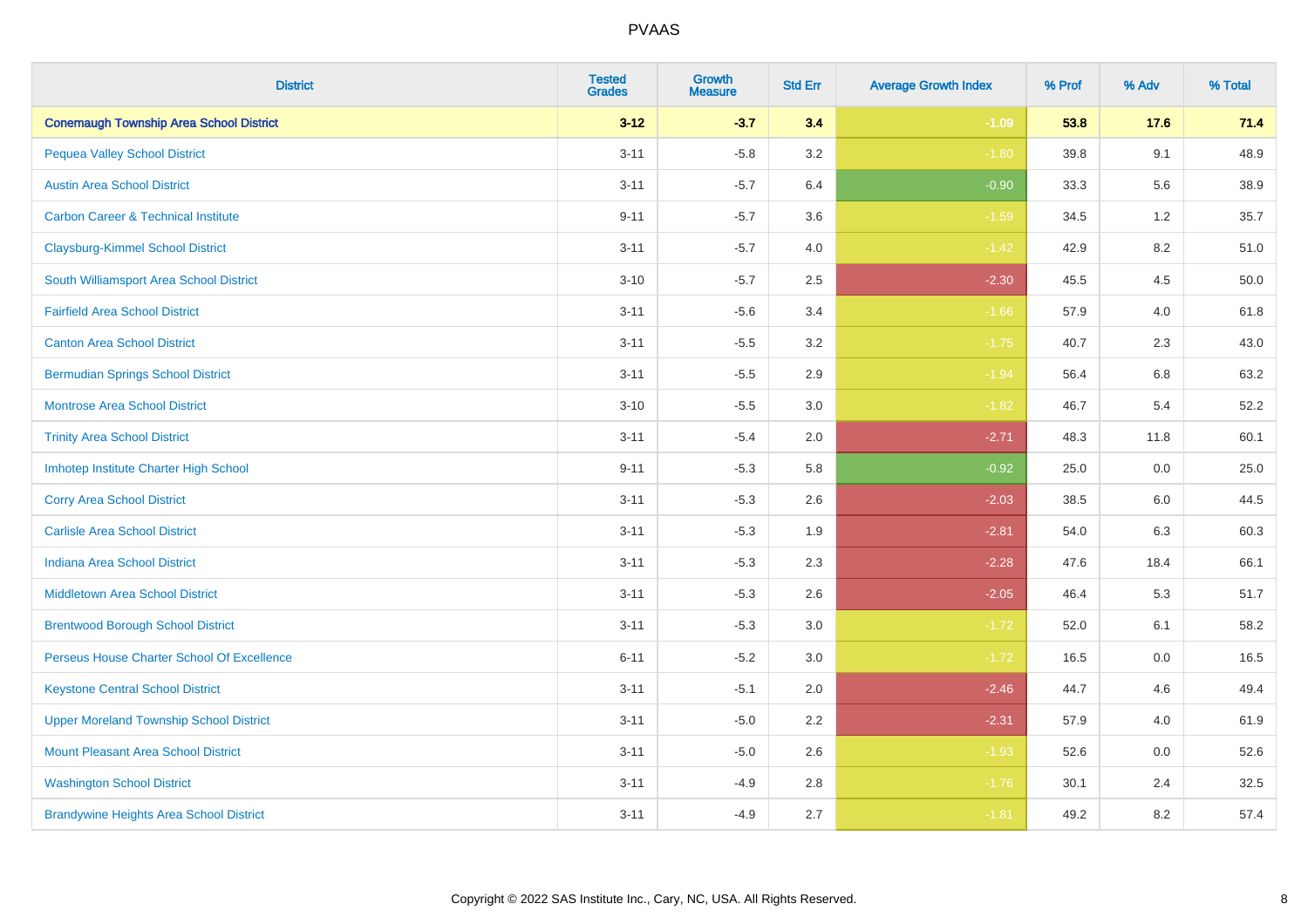| <b>District</b>                                | <b>Tested</b><br><b>Grades</b> | <b>Growth</b><br><b>Measure</b> | <b>Std Err</b> | <b>Average Growth Index</b> | % Prof | % Adv   | % Total |
|------------------------------------------------|--------------------------------|---------------------------------|----------------|-----------------------------|--------|---------|---------|
| <b>Conemaugh Township Area School District</b> | $3 - 12$                       | $-3.7$                          | 3.4            | $-1.09$                     | 53.8   | 17.6    | 71.4    |
| <b>Juniata County School District</b>          | $3 - 12$                       | $-4.9$                          | 2.1            | $-2.26$                     | 38.5   | 2.9     | 41.4    |
| <b>Central Columbia School District</b>        | $3 - 12$                       | $-4.8$                          | 2.6            | $-1.86$                     | 53.7   | 14.8    | 68.5    |
| <b>Nazareth Area School District</b>           | $3 - 11$                       | $-4.7$                          | 1.7            | $-2.82$                     | 59.2   | 9.9     | 69.0    |
| <b>Boyertown Area School District</b>          | $3 - 11$                       | $-4.7$                          | 1.5            | $-3.17$                     | 55.2   | 11.3    | 66.5    |
| <b>Apollo-Ridge School District</b>            | $3 - 12$                       | $-4.7$                          | 3.7            | $-1.24$                     | 50.0   | 10.0    | 60.0    |
| <b>Crawford Central School District</b>        | $3 - 11$                       | $-4.7$                          | 2.2            | $-2.15$                     | 40.6   | 10.5    | 51.1    |
| <b>Riverview School District</b>               | $3 - 11$                       | $-4.6$                          | 3.8            | $-1.20$                     | 57.9   | 15.8    | 73.7    |
| <b>West Greene School District</b>             | $3 - 11$                       | $-4.5$                          | 4.3            | $-1.04$                     | 36.6   | 7.3     | 43.9    |
| <b>Greensburg Salem School District</b>        | $3 - 11$                       | $-4.4$                          | 2.4            | $-1.88$                     | 47.6   | 4.9     | 52.4    |
| <b>Coatesville Area School District</b>        | $3 - 11$                       | $-4.4$                          | 1.7            | $-2.62$                     | 36.3   | 4.2     | 40.5    |
| <b>Quakertown Community School District</b>    | $3 - 12$                       | $-4.4$                          | 1.6            | $-2.70$                     | 56.5   | 10.0    | 66.6    |
| <b>Somerset Area School District</b>           | $3 - 11$                       | $-4.4$                          | 2.3            | $-1.93$                     | 44.4   | 14.9    | 59.3    |
| <b>Gillingham Charter School</b>               | $3 - 11$                       | $-4.4$                          | 5.6            | $-0.77$                     | 20.8   | 8.3     | 29.2    |
| <b>Forest Area School District</b>             | $3 - 11$                       | $-4.4$                          | 5.4            | $-0.81$                     | 36.2   | 2.1     | 38.3    |
| Jeannette City School District                 | $3 - 11$                       | $-4.3$                          | 3.8            | $-1.13$                     | 46.7   | $7.5\,$ | 54.2    |
| <b>Antietam School District</b>                | $3 - 10$                       | $-4.3$                          | 3.8            | $-1.13$                     | 36.4   | 5.4     | 41.8    |
| <b>Oxford Area School District</b>             | $3 - 11$                       | $-4.3$                          | 1.9            | $-2.26$                     | 41.3   | 8.0     | 49.3    |
| <b>Bristol Borough School District</b>         | $3 - 12$                       | $-4.3$                          | 3.4            | $-1.27$                     | 39.7   | 1.3     | 41.0    |
| <b>Turkeyfoot Valley Area School District</b>  | $3 - 12$                       | $-4.3$                          | 5.6            | $-0.76$                     | 22.0   | 5.1     | 27.1    |
| <b>Troy Area School District</b>               | $3 - 10$                       | $-4.3$                          | 3.4            | $-1.26$                     | 43.2   | 5.7     | 48.9    |
| East Pennsboro Area School District            | $3 - 11$                       | $-4.2$                          | 2.5            | $-1.71$                     | 60.8   | 8.5     | 69.3    |
| <b>Ellwood City Area School District</b>       | $3 - 11$                       | $-4.2$                          | 3.2            | $-1.29$                     | 54.1   | 14.1    | 68.2    |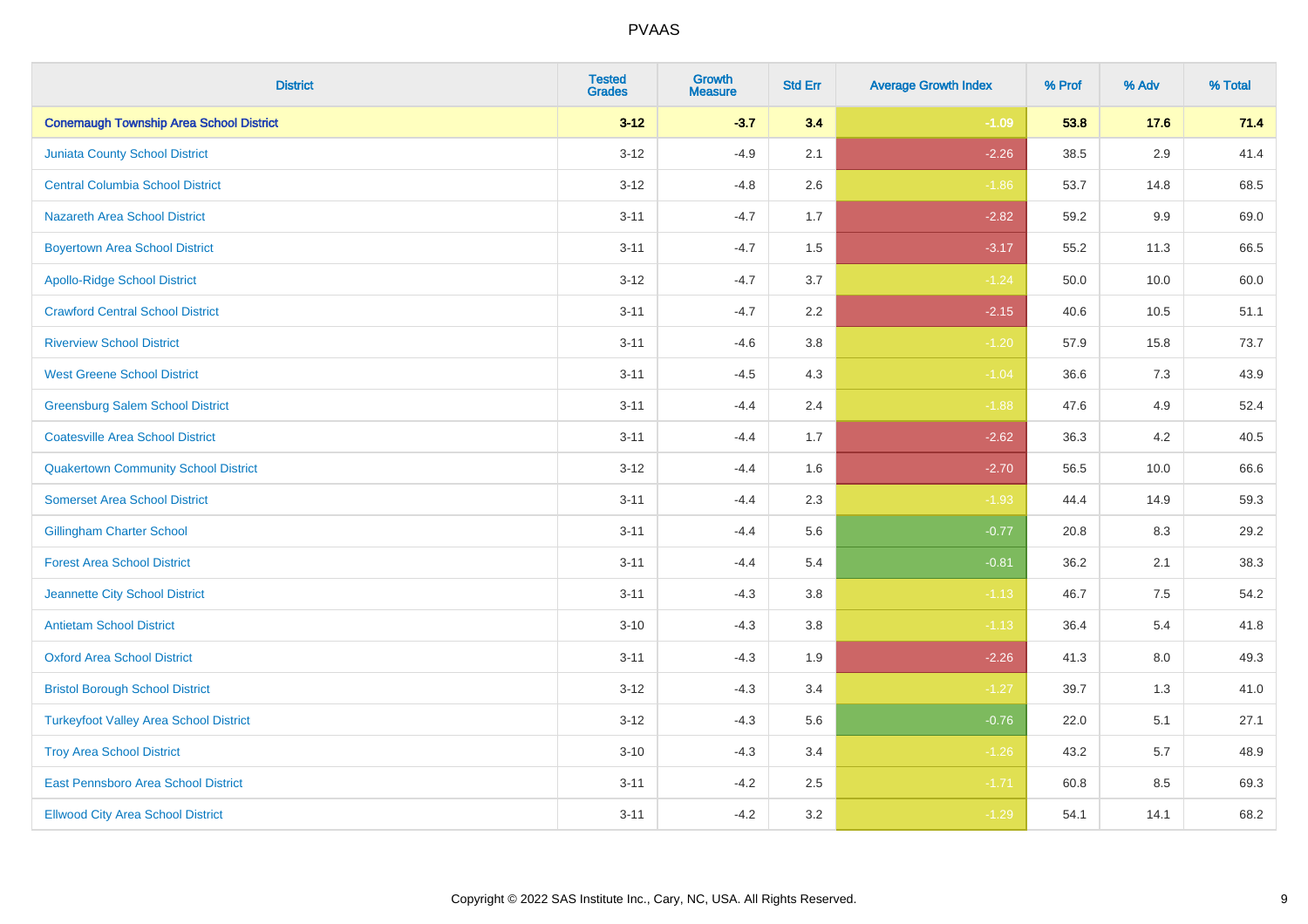| <b>District</b>                                                       | <b>Tested</b><br><b>Grades</b> | <b>Growth</b><br><b>Measure</b> | <b>Std Err</b> | <b>Average Growth Index</b> | % Prof | % Adv   | % Total |
|-----------------------------------------------------------------------|--------------------------------|---------------------------------|----------------|-----------------------------|--------|---------|---------|
| <b>Conemaugh Township Area School District</b>                        | $3 - 12$                       | $-3.7$                          | 3.4            | $-1.09$                     | 53.8   | 17.6    | 71.4    |
| <b>MaST Community Charter School</b>                                  | $3 - 10$                       | $-4.1$                          | 2.7            | $-1.52$                     | 44.0   | 9.5     | 53.4    |
| <b>Easton Area School District</b>                                    | $3 - 12$                       | $-4.1$                          | 1.4            | $-2.91$                     | 39.9   | 4.0     | 43.9    |
| Cambria Heights School District                                       | $3 - 10$                       | $-4.1$                          | 3.1            | $-1.32$                     | 51.0   | $6.0\,$ | 57.0    |
| <b>Elk Lake School District</b>                                       | $3 - 11$                       | $-4.0$                          | 3.3            | $-1.23$                     | 46.2   | 3.3     | 49.4    |
| <b>Pottstown School District</b>                                      | $3 - 12$                       | $-4.0$                          | 2.4            | $-1.68$                     | 29.8   | 1.2     | 31.0    |
| <b>Gettysburg Area School District</b>                                | $3 - 11$                       | $-4.0$                          | 2.1            | $-1.89$                     | 45.3   | 14.0    | 59.3    |
| Preparatory Charter School Of Mathematics, Science, Tech, And Careers | $9 - 10$                       | $-4.0$                          | 2.5            | $-1.59$                     | 15.0   | 0.0     | 15.0    |
| <b>Sullivan County School District</b>                                | $3 - 10$                       | $-4.0$                          | 4.4            | $-0.90$                     | 66.7   | 2.6     | 69.2    |
| <b>Westmont Hilltop School District</b>                               | $3 - 11$                       | $-4.0$                          | 2.8            | $-1.40$                     | 36.3   | 13.3    | 49.6    |
| <b>Juniata Valley School District</b>                                 | $3 - 11$                       | $-3.9$                          | 3.5            | $-1.10$                     | 44.4   | 3.5     | 47.8    |
| <b>Big Beaver Falls Area School District</b>                          | $3 - 11$                       | $-3.9$                          | 3.3            | $-1.18$                     | 34.1   | 3.5     | 37.6    |
| <b>York Co School Of Technology</b>                                   | $9 - 12$                       | $-3.8$                          | 1.7            | $-2.22$                     | 39.1   | 5.6     | 44.7    |
| <b>Valley Grove School District</b>                                   | $3 - 10$                       | $-3.7$                          | 3.7            | $-1.01$                     | 51.2   | 6.1     | 57.3    |
| <b>Kane Area School District</b>                                      | $3 - 10$                       | $-3.7$                          | 3.2            | $-1.17$                     | 39.5   | 9.9     | 49.4    |
| <b>Conemaugh Township Area School District</b>                        | $3-12$                         | $-3.7$                          | 3.4            | $-1.09$                     | 53.8   | 17.6    | 71.4    |
| <b>Kiski Area School District</b>                                     | $3 - 11$                       | $-3.7$                          | 2.0            | $-1.86$                     | 57.4   | 10.4    | 67.8    |
| <b>Twin Valley School District</b>                                    | $3 - 12$                       | $-3.6$                          | 2.1            | $-1.69$                     | 49.6   | 7.1     | 56.8    |
| <b>Perkiomen Valley School District</b>                               | $3 - 11$                       | $-3.5$                          | 1.6            | $-2.18$                     | 53.8   | 13.4    | 67.2    |
| <b>Fannett-Metal School District</b>                                  | $3 - 11$                       | $-3.4$                          | 5.1            | $-0.67$                     | 38.7   | 8.1     | 46.8    |
| <b>Chestnut Ridge School District</b>                                 | $3 - 12$                       | $-3.4$                          | 2.9            | $-1.17$                     | 46.6   | 5.8     | 52.4    |
| <b>Pittsburgh School District</b>                                     | $3 - 11$                       | $-3.3$                          | 1.1            | $-3.04$                     | 33.9   | 8.2     | 42.1    |
| <b>Riverside School District</b>                                      | $3 - 11$                       | $-3.2$                          | 3.0            | $-1.09$                     | 43.0   | 9.0     | 52.0    |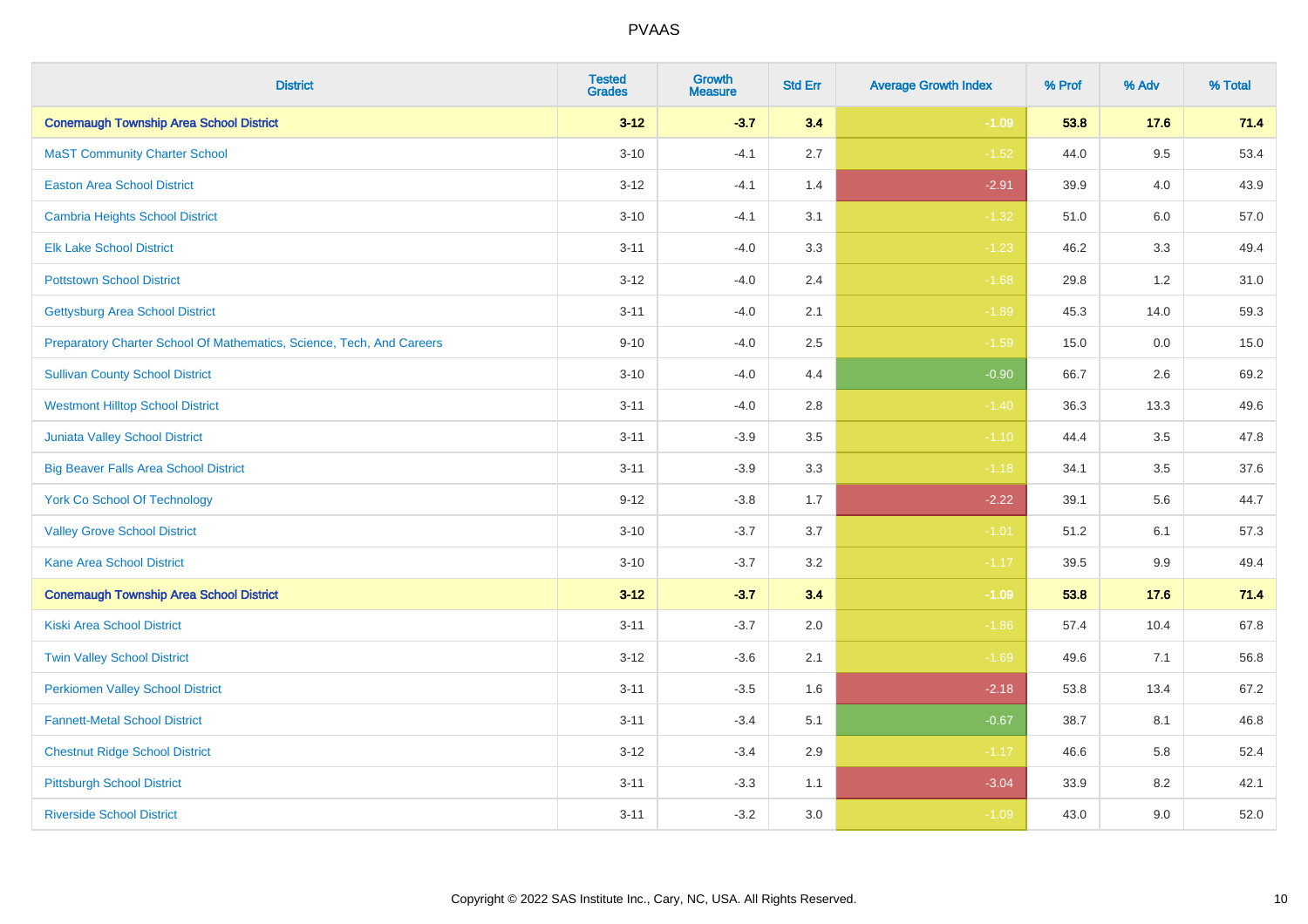| <b>District</b>                                         | <b>Tested</b><br><b>Grades</b> | <b>Growth</b><br><b>Measure</b> | <b>Std Err</b> | <b>Average Growth Index</b> | % Prof | % Adv   | % Total |
|---------------------------------------------------------|--------------------------------|---------------------------------|----------------|-----------------------------|--------|---------|---------|
| <b>Conemaugh Township Area School District</b>          | $3 - 12$                       | $-3.7$                          | 3.4            | $-1.09$                     | 53.8   | 17.6    | 71.4    |
| <b>Conemaugh Valley School District</b>                 | $3 - 12$                       | $-3.2$                          | 4.1            | $-0.78$                     | 48.2   | 5.6     | 53.7    |
| <b>Columbia Borough School District</b>                 | $3 - 12$                       | $-3.1$                          | 3.5            | $-0.89$                     | 29.5   | 1.9     | 31.4    |
| <b>Northeast Bradford School District</b>               | $3 - 10$                       | $-3.1$                          | 4.0            | $-0.78$                     | 33.9   | 3.4     | 37.3    |
| <b>Greater Johnstown School District</b>                | $3 - 11$                       | $-3.1$                          | 2.6            | $-1.19$                     | 26.1   | 0.0     | 26.1    |
| <b>Greencastle-Antrim School District</b>               | $3 - 11$                       | $-3.0$                          | 2.2            | $-1.36$                     | 62.4   | $9.9\,$ | 72.3    |
| Center For Student Learning Charter School At Pennsbury | $6 - 12$                       | $-2.9$                          | 6.1            | $-0.47$                     | 42.9   | 0.0     | 42.9    |
| <b>Scranton School District</b>                         | $3 - 12$                       | $-2.9$                          | 2.4            | $-1.22$                     | 45.6   | 3.6     | 49.1    |
| Oil City Area School District                           | $3 - 11$                       | $-2.9$                          | 2.6            | $-1.08$                     | 44.4   | 5.8     | 50.2    |
| <b>Quaker Valley School District</b>                    | $3 - 11$                       | $-2.8$                          | 2.6            | $-1.08$                     | 55.2   | 13.2    | 68.4    |
| <b>Susquehanna Community School District</b>            | $3 - 11$                       | $-2.8$                          | 4.2            | $-0.66$                     | 49.4   | 6.9     | 56.3    |
| <b>Chichester School District</b>                       | $3 - 11$                       | $-2.7$                          | 2.3            | $-1.17$                     | 44.6   | 6.6     | 51.2    |
| Lewisburg Area School District                          | $3 - 11$                       | $-2.7$                          | 2.6            | $-1.03$                     | 57.0   | 18.5    | 75.6    |
| Shenango Area School District                           | $3 - 11$                       | $-2.6$                          | 3.3            | $-0.79$                     | 50.6   | 13.9    | 64.6    |
| <b>Charleroi School District</b>                        | $3 - 11$                       | $-2.6$                          | 3.0            | $-0.86$                     | 55.7   | 7.4     | 63.1    |
| <b>Dallas School District</b>                           | $3 - 11$                       | $-2.5$                          | 2.2            | $-1.12$                     | 54.9   | 7.6     | 62.4    |
| <b>Clarion-Limestone Area School District</b>           | $3 - 12$                       | $-2.5$                          | 4.1            | $-0.60$                     | 56.8   | 6.8     | 63.6    |
| <b>North Pocono School District</b>                     | $3 - 11$                       | $-2.3$                          | 3.4            | $-0.68$                     | 52.0   | 16.4    | 68.5    |
| <b>Wyoming Valley West School District</b>              | $3 - 11$                       | $-2.2$                          | 2.4            | $-0.91$                     | 49.4   | 3.0     | 52.4    |
| <b>Burgettstown Area School District</b>                | $3 - 11$                       | $-2.1$                          | 3.4            | $-0.62$                     | 50.0   | 1.4     | 51.4    |
| <b>Bald Eagle Area School District</b>                  | $3 - 11$                       | $-2.1$                          | 2.7            | $-0.75$                     | 48.4   | 9.4     | 57.7    |
| Huntingdon Area School District                         | $3 - 11$                       | $-2.0$                          | 2.7            | $-0.72$                     | 36.8   | 10.3    | 47.0    |
| Hope For Hyndman Charter School                         | $3 - 11$                       | $-2.0$                          | 6.1            | $-0.32$                     | 33.3   | 0.0     | 33.3    |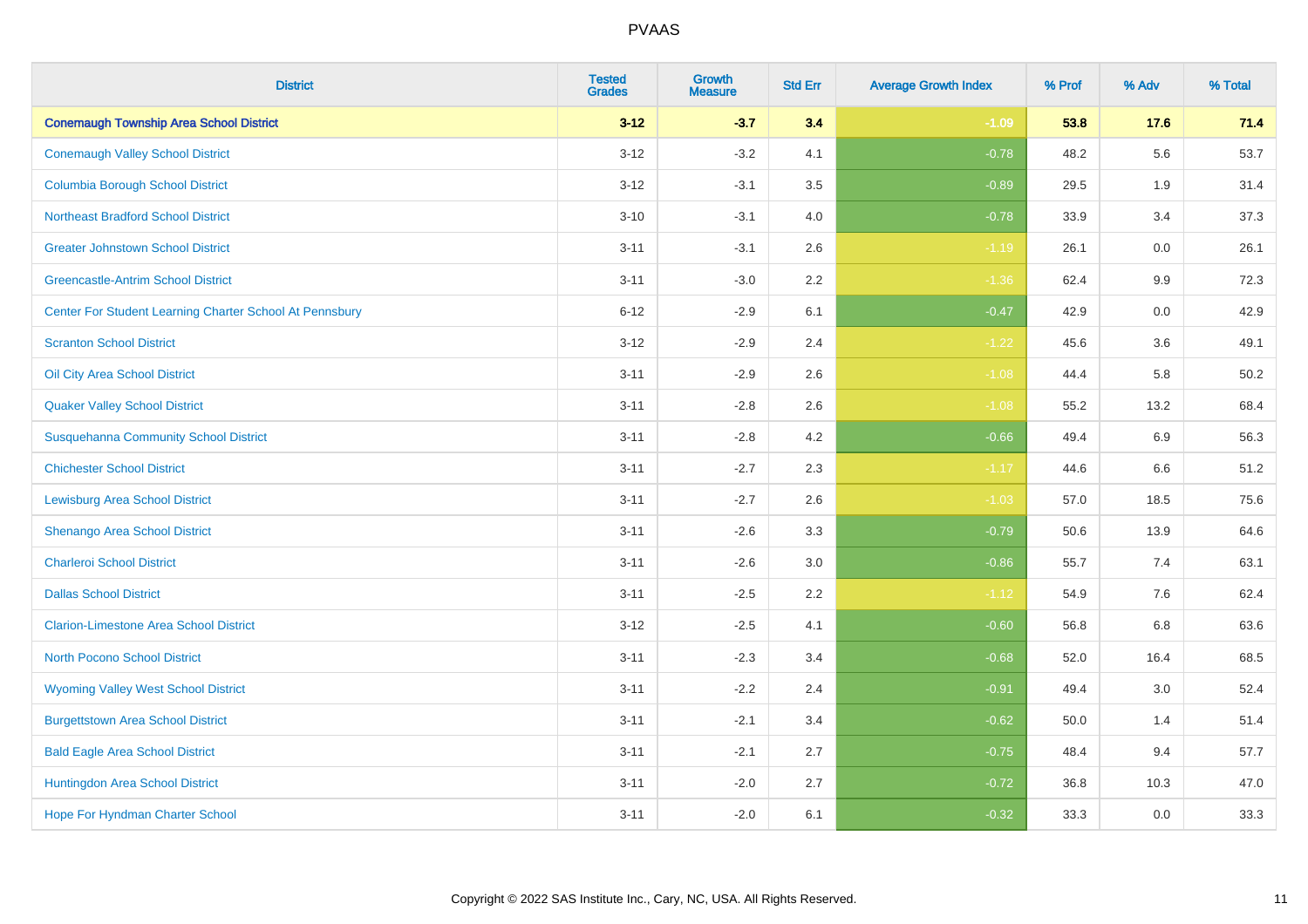| <b>District</b>                                | <b>Tested</b><br><b>Grades</b> | <b>Growth</b><br><b>Measure</b> | <b>Std Err</b> | <b>Average Growth Index</b> | % Prof | % Adv   | % Total |
|------------------------------------------------|--------------------------------|---------------------------------|----------------|-----------------------------|--------|---------|---------|
| <b>Conemaugh Township Area School District</b> | $3 - 12$                       | $-3.7$                          | 3.4            | $-1.09$                     | 53.8   | 17.6    | 71.4    |
| <b>Montour School District</b>                 | $3 - 11$                       | $-1.8$                          | 2.1            | $-0.88$                     | 61.4   | 15.1    | 76.5    |
| <b>North Hills School District</b>             | $3 - 11$                       | $-1.8$                          | 1.8            | $-0.96$                     | 59.1   | 14.1    | 73.2    |
| <b>Phoenixville Area School District</b>       | $3 - 11$                       | $-1.7$                          | 2.1            | $-0.83$                     | 59.9   | 10.6    | 70.5    |
| <b>Chartiers Valley School District</b>        | $3 - 11$                       | $-1.7$                          | 2.0            | $-0.81$                     | 54.7   | 8.4     | 63.1    |
| <b>Mid Valley School District</b>              | $3 - 10$                       | $-1.7$                          | 3.0            | $-0.55$                     | 45.1   | 7.8     | 52.9    |
| South Side Area School District                | $3 - 11$                       | $-1.6$                          | 3.3            | $-0.48$                     | 50.0   | $6.8\,$ | 56.8    |
| <b>Cornell School District</b>                 | $3 - 11$                       | $-1.6$                          | 5.0            | $-0.32$                     | 33.8   | 1.5     | 35.4    |
| <b>Lehighton Area School District</b>          | $3 - 11$                       | $-1.6$                          | 2.3            | $-0.70$                     | 51.1   | 5.6     | 56.7    |
| <b>Central Greene School District</b>          | $3 - 11$                       | $-1.6$                          | 2.8            | $-0.55$                     | 54.2   | 2.8     | 57.0    |
| <b>Lebanon School District</b>                 | $3 - 11$                       | $-1.6$                          | 1.9            | $-0.80$                     | 24.4   | 2.6     | 27.0    |
| <b>Sharpsville Area School District</b>        | $3 - 11$                       | $-1.4$                          | 3.5            | $-0.40$                     | 55.2   | 13.4    | 68.7    |
| <b>Seneca Valley School District</b>           | $3 - 11$                       | $-1.4$                          | 1.4            | $-0.99$                     | 57.2   | 11.4    | 68.6    |
| <b>Cheltenham School District</b>              | $3 - 11$                       | $-1.4$                          | 2.1            | $-0.67$                     | 46.1   | 10.0    | 56.1    |
| <b>Wyoming Area School District</b>            | $3 - 10$                       | $-1.3$                          | 2.6            | $-0.50$                     | 53.8   | 10.8    | 64.6    |
| <b>Bellwood-Antis School District</b>          | $3 - 10$                       | $-1.2$                          | 3.2            | $-0.39$                     | 55.1   | 10.1    | 65.2    |
| <b>Palmerton Area School District</b>          | $3 - 11$                       | $-1.2$                          | 3.0            | $-0.39$                     | 57.4   | 5.0     | 62.4    |
| Mt Lebanon School District                     | $3 - 11$                       | $-1.0$                          | 1.5            | $-0.70$                     | 61.9   | 24.0    | 85.9    |
| <b>North Schuylkill School District</b>        | $3 - 11$                       | $-1.0$                          | 2.4            | $-0.42$                     | 41.8   | 5.1     | 46.8    |
| <b>Manheim Township School District</b>        | $3 - 12$                       | $-0.9$                          | 1.6            | $-0.58$                     | 53.2   | 15.5    | 68.7    |
| <b>Lakeview School District</b>                | $3 - 11$                       | $-0.9$                          | 3.7            | $-0.24$                     | 60.3   | 3.2     | 63.5    |
| <b>Glendale School District</b>                | $3 - 10$                       | $-0.9$                          | 3.7            | $-0.24$                     | 50.0   | 5.4     | 55.4    |
| <b>Conewago Valley School District</b>         | $3-12$                         | $-0.9$                          | 2.0            | $-0.45$                     | 51.7   | 9.6     | 61.3    |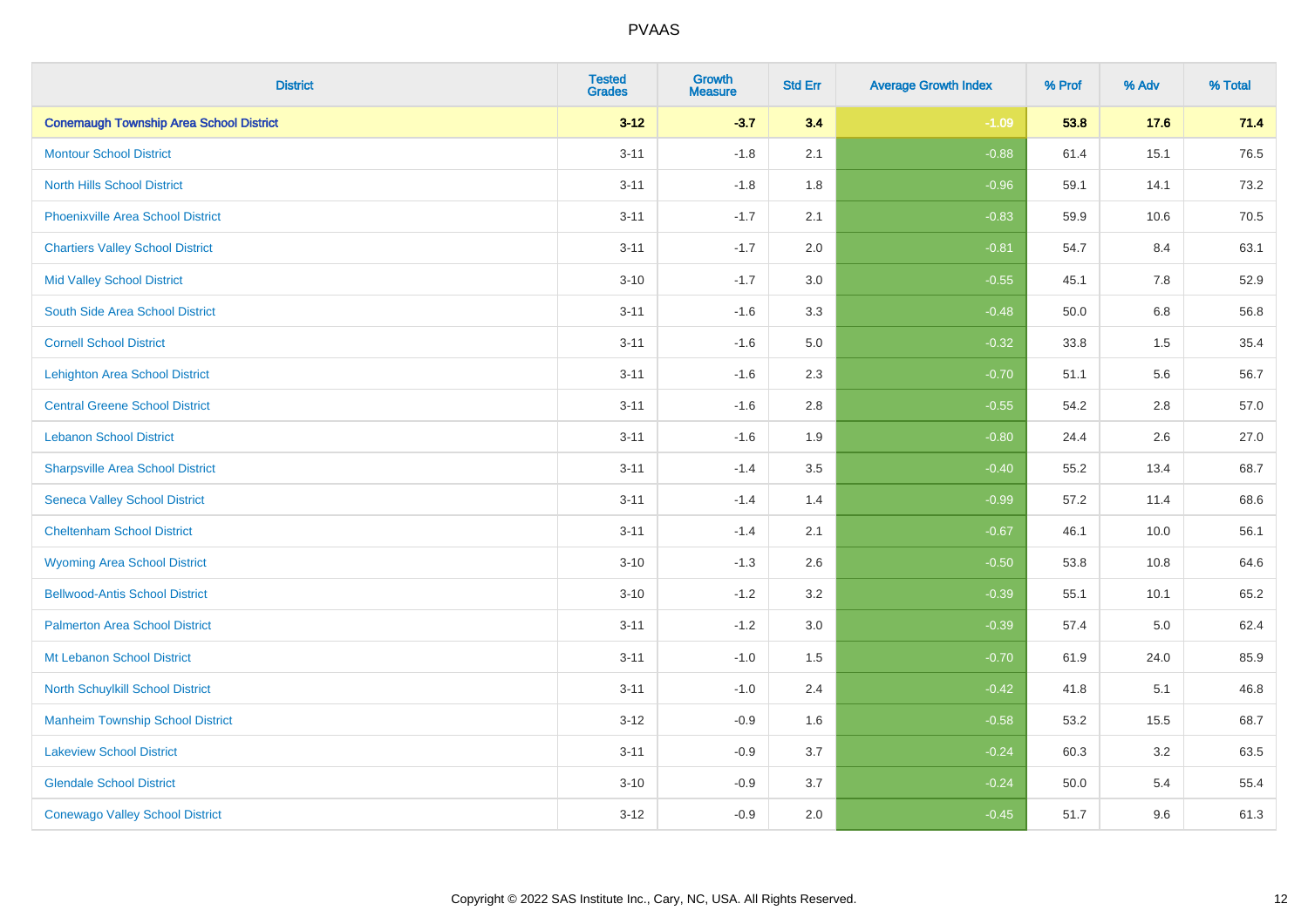| <b>District</b>                                    | <b>Tested</b><br><b>Grades</b> | <b>Growth</b><br><b>Measure</b> | <b>Std Err</b> | <b>Average Growth Index</b> | % Prof | % Adv   | % Total |
|----------------------------------------------------|--------------------------------|---------------------------------|----------------|-----------------------------|--------|---------|---------|
| <b>Conemaugh Township Area School District</b>     | $3 - 12$                       | $-3.7$                          | 3.4            | $-1.09$                     | 53.8   | 17.6    | 71.4    |
| <b>Elizabethtown Area School District</b>          | $3 - 12$                       | $-0.9$                          | 1.9            | $-0.47$                     | 50.0   | 11.2    | 61.2    |
| <b>Millville Area School District</b>              | $3 - 12$                       | $-0.9$                          | 4.7            | $-0.18$                     | 51.4   | 5.4     | 56.8    |
| <b>Bangor Area School District</b>                 | $3 - 12$                       | $-0.9$                          | 2.0            | $-0.43$                     | 44.3   | 4.7     | 49.0    |
| <b>Canon-Mcmillan School District</b>              | $3 - 11$                       | $-0.8$                          | 1.6            | $-0.50$                     | 58.7   | 15.9    | 74.6    |
| <b>Shaler Area School District</b>                 | $3 - 11$                       | $-0.8$                          | 1.9            | $-0.43$                     | 49.1   | 9.6     | 58.7    |
| <b>Albert Gallatin Area School District</b>        | $3 - 11$                       | $-0.8$                          | 2.4            | $-0.32$                     | 54.5   | 10.0    | 64.6    |
| <b>Westinghouse Arts Academy Charter School</b>    | $9 - 10$                       | $-0.7$                          | 3.6            | $-0.19$                     | 59.2   | 8.4     | 67.6    |
| <b>Achievement House Charter School</b>            | $7 - 11$                       | $-0.7$                          | 4.0            | $-0.17$                     | 32.5   | 2.6     | 35.1    |
| <b>Otto-Eldred School District</b>                 | $3 - 11$                       | $-0.7$                          | 4.2            | $-0.15$                     | 56.2   | $6.2\,$ | 62.5    |
| <b>Panther Valley School District</b>              | $3 - 12$                       | $-0.6$                          | 3.3            | $-0.19$                     | 47.9   | 4.3     | 52.1    |
| <b>Tuscarora School District</b>                   | $3 - 11$                       | $-0.6$                          | 2.3            | $-0.27$                     | 45.1   | 8.1     | 53.2    |
| <b>Girard School District</b>                      | $3 - 11$                       | $-0.6$                          | 2.7            | $-0.22$                     | 53.9   | 15.6    | 69.6    |
| <b>Mount Carmel Area School District</b>           | $3 - 11$                       | $-0.6$                          | 3.1            | $-0.18$                     | 45.3   | 2.1     | 47.4    |
| <b>Central Fulton School District</b>              | $3 - 11$                       | $-0.5$                          | 3.5            | $-0.14$                     | 51.4   | 8.6     | 60.0    |
| Philadelphia Electrical & Tech Charter High School | $10 - 10$                      | $-0.5$                          | 2.9            | $-0.15$                     | 8.8    | 0.0     | 8.8     |
| <b>Blue Ridge School District</b>                  | $3 - 11$                       | $-0.5$                          | 3.6            | $-0.12$                     | 44.6   | 3.1     | 47.7    |
| <b>Oley Valley School District</b>                 | $3 - 11$                       | $-0.4$                          | 2.8            | $-0.15$                     | 43.1   | 12.9    | 56.0    |
| <b>Harrisburg City School District</b>             | $3 - 11$                       | $-0.4$                          | 2.1            | $-0.19$                     | 15.1   | 0.4     | 15.5    |
| <b>Penn Manor School District</b>                  | $3 - 11$                       | $-0.4$                          | 1.6            | $-0.25$                     | 51.9   | 12.6    | 64.5    |
| New Kensington-Arnold School District              | $3 - 11$                       | $-0.4$                          | 3.8            | $-0.10$                     | 40.7   | 3.7     | 44.4    |
| <b>Crestwood School District</b>                   | $3 - 11$                       | $-0.4$                          | 2.4            | $-0.17$                     | 57.4   | 17.0    | 74.4    |
| <b>Southern Lehigh School District</b>             | $3 - 11$                       | $-0.4$                          | 2.3            | $-0.17$                     | 66.1   | 11.9    | 78.0    |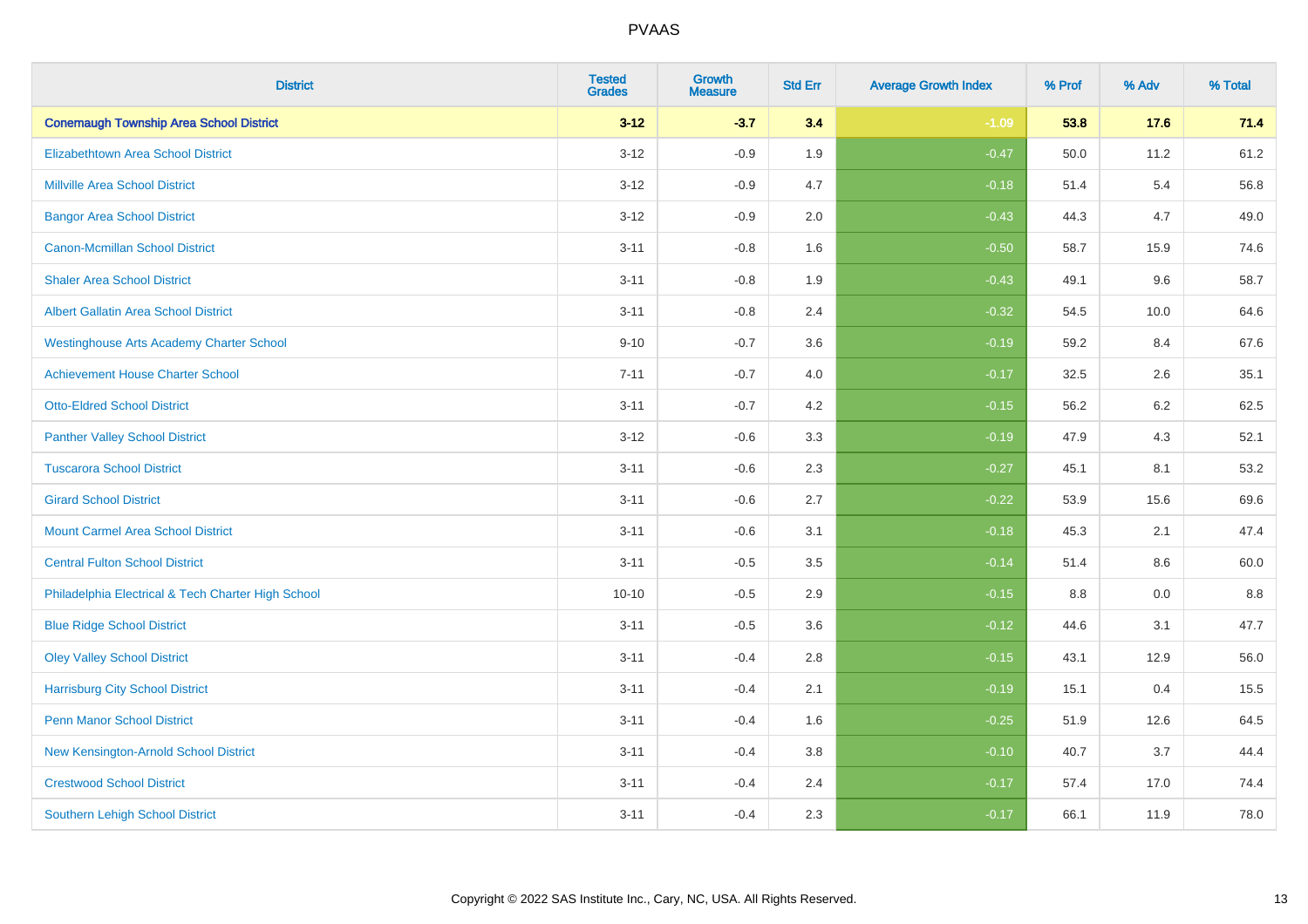| <b>District</b>                                | <b>Tested</b><br><b>Grades</b> | <b>Growth</b><br><b>Measure</b> | <b>Std Err</b> | <b>Average Growth Index</b> | % Prof | % Adv | % Total |
|------------------------------------------------|--------------------------------|---------------------------------|----------------|-----------------------------|--------|-------|---------|
| <b>Conemaugh Township Area School District</b> | $3 - 12$                       | $-3.7$                          | 3.4            | $-1.09$                     | 53.8   | 17.6  | 71.4    |
| <b>Bellefonte Area School District</b>         | $3 - 11$                       | $-0.4$                          | $2.2\,$        | $-0.17$                     | 47.6   | 10.6  | 58.2    |
| <b>Avella Area School District</b>             | $3 - 12$                       | $-0.3$                          | 4.7            | $-0.05$                     | 49.3   | 14.5  | 63.8    |
| <b>Chester-Upland School District</b>          | $3 - 11$                       | $-0.3$                          | 2.7            | $-0.09$                     | 13.8   | 0.8   | 14.6    |
| <b>Mercer Area School District</b>             | $3 - 11$                       | $-0.2$                          | 3.3            | $-0.06$                     | 56.0   | 8.0   | 64.0    |
| <b>Kutztown Area School District</b>           | $3 - 12$                       | $-0.2$                          | 3.2            | $-0.05$                     | 55.4   | 13.3  | 68.7    |
| <b>Warren County School District</b>           | $3 - 11$                       | $-0.1$                          | 1.8            | $-0.06$                     | 37.2   | 5.3   | 42.6    |
| <b>Susquenita School District</b>              | $3 - 11$                       | $-0.1$                          | 2.8            | $-0.01$                     | 47.7   | 10.1  | 57.8    |
| Penn Cambria School District                   | $3 - 11$                       | $-0.0$                          | 2.7            | $-0.01$                     | 61.5   | 7.7   | 69.2    |
| <b>Wilkes-Barre Area School District</b>       | $3 - 11$                       | 0.1                             | 3.2            | 0.02                        | 35.5   | 5.4   | 40.9    |
| East Stroudsburg Area School District          | $3 - 11$                       | 0.1                             | 1.6            | 0.05                        | 45.8   | 7.8   | 53.6    |
| <b>Hempfield School District</b>               | $3 - 11$                       | 0.1                             | 1.4            | 0.08                        | 58.2   | 9.9   | 68.2    |
| <b>West Branch Area School District</b>        | $3 - 11$                       | 0.2                             | $3.8\,$        | 0.05                        | 47.2   | 1.9   | 49.1    |
| Northern Lebanon School District               | $3 - 11$                       | 0.4                             | 2.5            | 0.15                        | 28.0   | 3.0   | 31.0    |
| <b>Danville Area School District</b>           | $3 - 11$                       | 0.4                             | 2.6            | 0.15                        | 57.4   | 18.4  | 75.7    |
| <b>Jersey Shore Area School District</b>       | $3 - 11$                       | 0.5                             | 2.6            | 0.21                        | 47.1   | 9.2   | 56.2    |
| <b>Reynolds School District</b>                | $3 - 10$                       | 0.5                             | 3.4            | 0.16                        | 52.1   | 7.0   | 59.2    |
| <b>Brockway Area School District</b>           | $3 - 11$                       | 0.6                             | 3.6            | 0.16                        | 49.2   | 7.7   | 56.9    |
| <b>Smethport Area School District</b>          | $3 - 12$                       | 0.6                             | 3.9            | 0.15                        | 37.0   | 1.8   | 38.9    |
| <b>Greater Latrobe School District</b>         | $3 - 11$                       | 0.6                             | 1.9            | 0.31                        | 55.5   | 14.1  | 69.5    |
| <b>Lower Dauphin School District</b>           | $3 - 11$                       | 0.6                             | 1.9            | 0.33                        | 49.2   | 12.6  | 61.8    |
| <b>Bloomsburg Area School District</b>         | $3 - 10$                       | 0.7                             | 3.0            | 0.23                        | 55.9   | 11.8  | 67.6    |
| Insight PA Cyber Charter School                | $3 - 11$                       | 0.7                             | 5.7            | 0.12                        | 50.0   | 4.8   | 54.8    |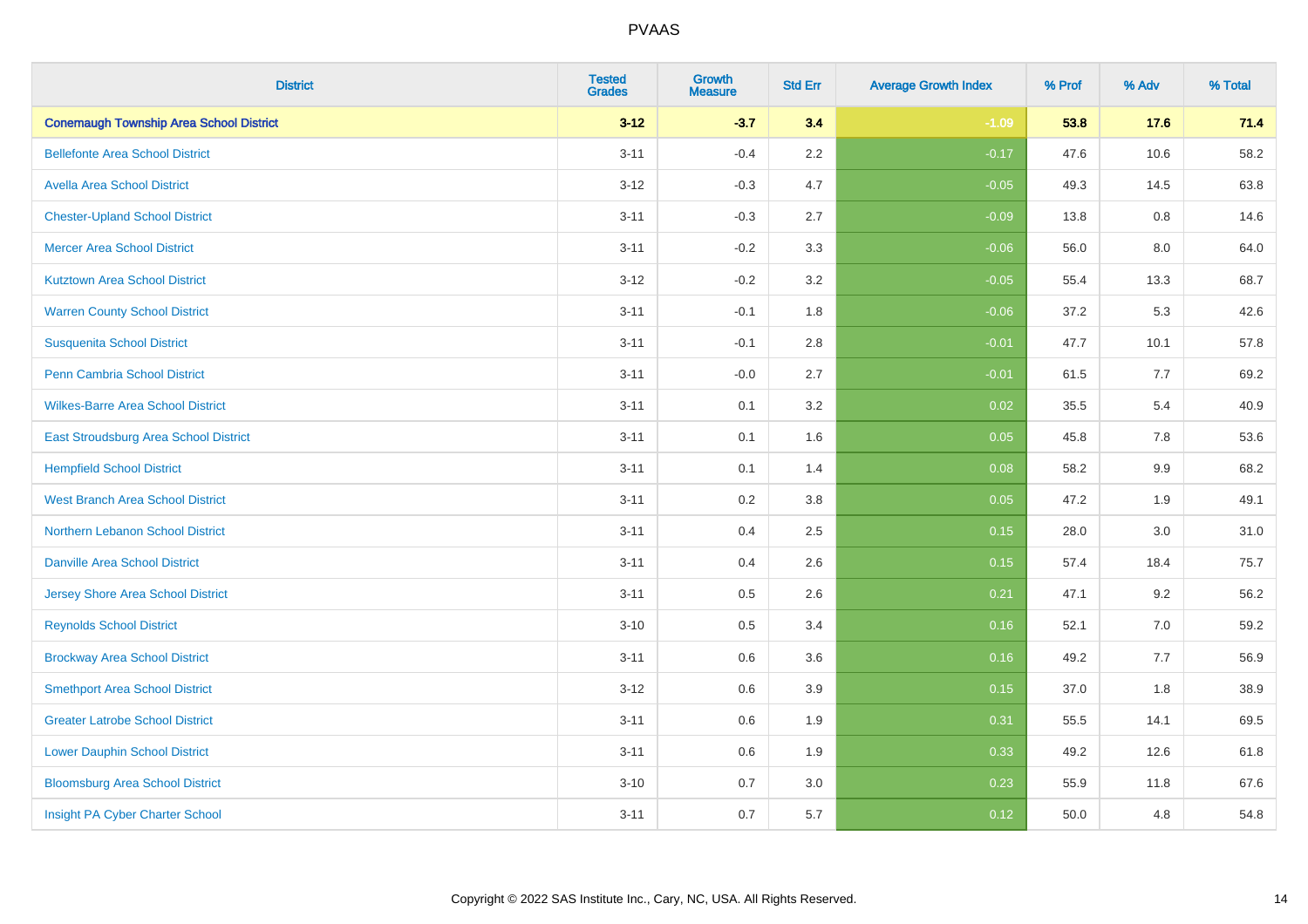| <b>District</b>                                | <b>Tested</b><br><b>Grades</b> | Growth<br><b>Measure</b> | <b>Std Err</b> | <b>Average Growth Index</b> | % Prof | % Adv   | % Total |
|------------------------------------------------|--------------------------------|--------------------------|----------------|-----------------------------|--------|---------|---------|
| <b>Conemaugh Township Area School District</b> | $3 - 12$                       | $-3.7$                   | 3.4            | $-1.09$                     | 53.8   | 17.6    | 71.4    |
| Lehigh Valley Academy Regional Charter School  | $3 - 11$                       | 0.7                      | 2.3            | 0.32                        | 46.3   | $5.0\,$ | 51.4    |
| <b>Greenville Area School District</b>         | $3 - 11$                       | 0.7                      | 2.9            | 0.26                        | 53.4   | $6.9\,$ | 60.3    |
| <b>Gateway School District</b>                 | $3 - 11$                       | 0.8                      | 2.2            | 0.38                        | 52.1   | 13.8    | 65.9    |
| <b>Wyomissing Area School District</b>         | $3 - 12$                       | 0.8                      | 2.6            | 0.33                        | 55.7   | 17.6    | 73.3    |
| <b>Wallingford-Swarthmore School District</b>  | $3 - 10$                       | 0.9                      | 2.4            | 0.38                        | 64.4   | 22.7    | 87.1    |
| <b>South Eastern School District</b>           | $3 - 11$                       | 0.9                      | 2.4            | 0.39                        | 54.8   | 6.6     | 61.4    |
| <b>Radnor Township School District</b>         | $3 - 12$                       | 1.0                      | 2.1            | 0.50                        | 65.0   | 23.2    | 88.2    |
| <b>Lakeland School District</b>                | $3 - 11$                       | 1.1                      | 2.8            | 0.38                        | 48.6   | 3.7     | 52.3    |
| <b>Upper Adams School District</b>             | $3 - 11$                       | 1.3                      | 2.9            | 0.47                        | 55.2   | 8.6     | 63.8    |
| <b>Schuylkill Valley School District</b>       | $3 - 11$                       | 1.4                      | 2.5            | 0.56                        | 55.1   | 10.2    | 65.3    |
| <b>Newport School District</b>                 | $3 - 12$                       | 1.4                      | 3.5            | 0.41                        | 51.5   | 10.3    | 61.8    |
| <b>Tussey Mountain School District</b>         | $3 - 12$                       | 1.5                      | 3.7            | 0.40                        | 38.6   | 1.8     | 40.4    |
| <b>Central Bucks School District</b>           | $3 - 11$                       | 1.6                      | 0.9            | 1.66                        | 63.0   | 16.8    | 79.8    |
| <b>Bensalem Township School District</b>       | $3 - 11$                       | 1.6                      | 1.6            | 0.98                        | 38.8   | 8.3     | 47.1    |
| <b>Athens Area School District</b>             | $3 - 11$                       | 1.6                      | 2.5            | 0.64                        | 46.9   | $7.6\,$ | 54.5    |
| <b>Purchase Line School District</b>           | $3 - 12$                       | 1.7                      | 3.5            | 0.47                        | 43.1   | 5.4     | 48.5    |
| South Fayette Township School District         | $3 - 11$                       | 1.7                      | 2.0            | 0.88                        | 61.0   | 26.5    | 87.6    |
| <b>Baldwin-Whitehall School District</b>       | $3 - 11$                       | 1.8                      | 1.9            | 0.94                        | 58.6   | 8.6     | 67.1    |
| <b>Laurel School District</b>                  | $3 - 11$                       | 1.8                      | 3.1            | 0.59                        | 70.1   | 2.3     | 72.4    |
| <b>West Jefferson Hills School District</b>    | $3 - 11$                       | 1.8                      | 2.1            | 0.88                        | 55.7   | 20.8    | 76.4    |
| <b>Williamsport Area School District</b>       | $3 - 11$                       | 1.9                      | 1.8            | 1.04                        | 44.1   | 12.8    | 56.9    |
| <b>Union Area School District</b>              | $3 - 11$                       | 1.9                      | 4.3            | 0.44                        | 61.5   | 0.0     | 61.5    |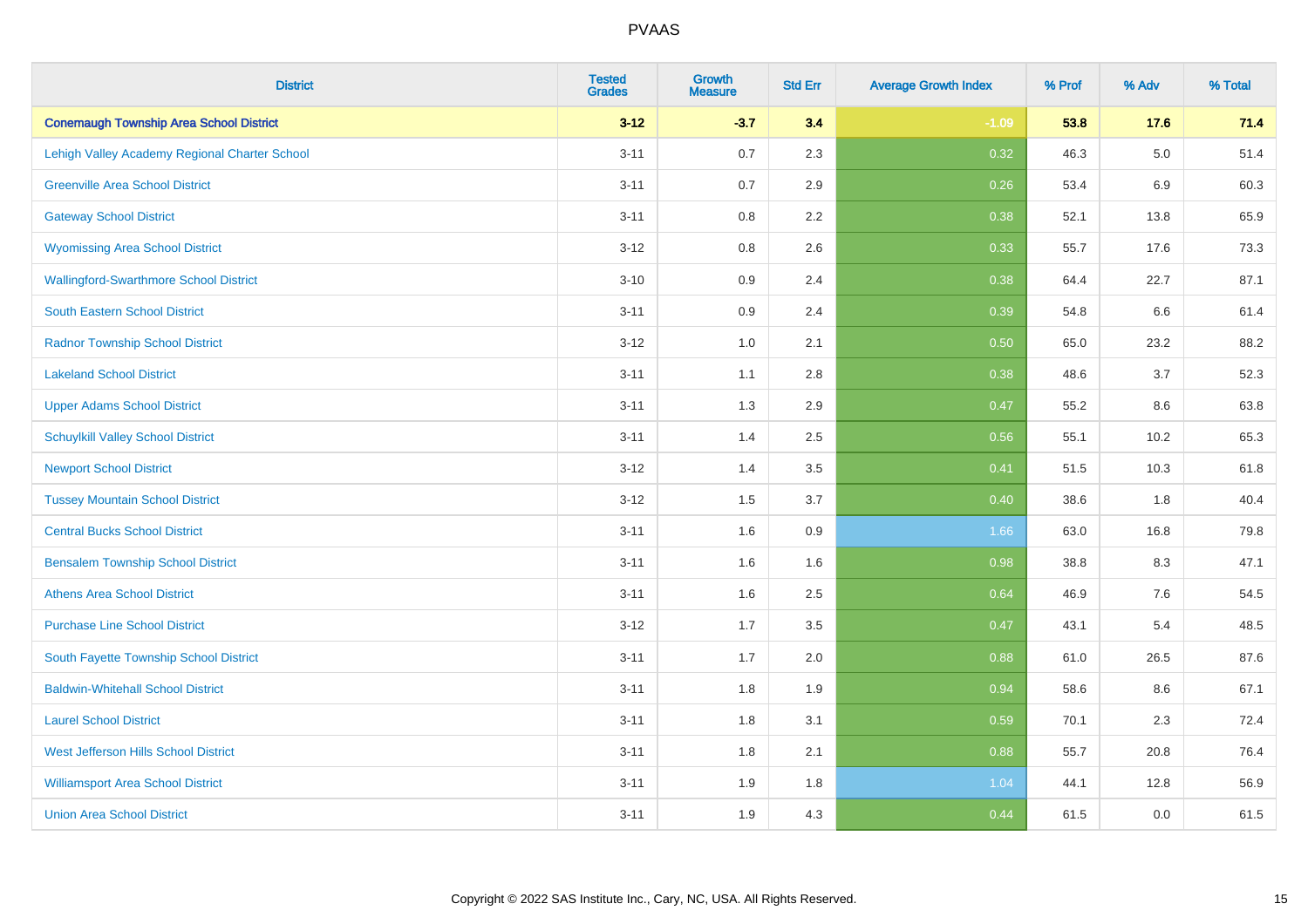| <b>District</b>                                   | <b>Tested</b><br><b>Grades</b> | <b>Growth</b><br><b>Measure</b> | <b>Std Err</b> | <b>Average Growth Index</b> | % Prof | % Adv   | % Total |
|---------------------------------------------------|--------------------------------|---------------------------------|----------------|-----------------------------|--------|---------|---------|
| <b>Conemaugh Township Area School District</b>    | $3 - 12$                       | $-3.7$                          | 3.4            | $-1.09$                     | 53.8   | 17.6    | 71.4    |
| <b>Franklin Regional School District</b>          | $3 - 11$                       | 2.0                             | 1.9            | 1.02                        | 66.7   | 15.5    | 82.1    |
| <b>Marple Newtown School District</b>             | $3 - 11$                       | 2.0                             | 2.4            | 0.81                        | 57.6   | 12.8    | 70.4    |
| <b>Lower Moreland Township School District</b>    | $3 - 11$                       | 2.0                             | 2.2            | 0.95                        | 62.8   | 17.0    | 79.8    |
| <b>Mastery Charter School - Thomas Campus</b>     | $3 - 10$                       | 2.1                             | 6.2            | 0.33                        | 28.6   | 0.0     | 28.6    |
| <b>Mcguffey School District</b>                   | $3 - 11$                       | 2.1                             | 2.6            | 0.81                        | 57.7   | 3.1     | 60.8    |
| <b>Manheim Central School District</b>            | $3 - 11$                       | 2.1                             | 2.1            | 1.01                        | 53.2   | 11.6    | 64.8    |
| <b>United School District</b>                     | $3 - 11$                       | 2.1                             | 3.4            | 0.63                        | 60.3   | 6.6     | 66.9    |
| Northwestern Lehigh School District               | $3 - 11$                       | 2.2                             | 2.3            | 0.93                        | 53.3   | 9.7     | 63.0    |
| <b>Galeton Area School District</b>               | $3 - 11$                       | 2.2                             | 5.3            | 0.42                        | 41.3   | 4.4     | 45.6    |
| <b>Roberto Clemente Charter School</b>            | $3 - 12$                       | 2.2                             | 4.9            | 0.45                        | 27.5   | 5.0     | 32.5    |
| <b>Hanover Area School District</b>               | $3 - 11$                       | 2.2                             | 4.6            | 0.48                        | 42.9   | 5.7     | 48.6    |
| <b>Union School District</b>                      | $3 - 12$                       | 2.3                             | 4.2            | 0.54                        | 32.6   | $7.0\,$ | 39.5    |
| <b>Tunkhannock Area School District</b>           | $3 - 11$                       | 2.3                             | 2.2            | 1.01                        | 44.9   | 9.6     | 54.6    |
| <b>Camp Hill School District</b>                  | $3 - 12$                       | 2.3                             | 3.0            | 0.78                        | 53.6   | 17.5    | 71.1    |
| <b>Bedford Area School District</b>               | $3 - 11$                       | 2.5                             | 2.6            | 0.93                        | 48.5   | 10.0    | 58.5    |
| <b>Mastery Charter High School-Lenfest Campus</b> | $7 - 11$                       | 2.5                             | 5.7            | 0.43                        | 40.0   | 0.0     | 40.0    |
| <b>Methacton School District</b>                  | $3 - 11$                       | 2.5                             | 1.7            | 1.43                        | 62.5   | 16.4    | 79.0    |
| <b>Armstrong School District</b>                  | $3 - 11$                       | 2.6                             | 1.7            | 1.53                        | 51.5   | 6.1     | 57.6    |
| <b>Hopewell Area School District</b>              | $3 - 11$                       | 2.6                             | 2.7            | 0.97                        | 58.4   | 4.0     | 62.4    |
| <b>Pottsgrove School District</b>                 | $3 - 11$                       | 2.8                             | 2.0            | 1.35                        | 44.0   | 10.0    | 53.9    |
| <b>Forbes Road School District</b>                | $3 - 11$                       | $2.8\,$                         | 5.1            | 0.56                        | 41.4   | 10.3    | 51.7    |
| <b>Central Cambria School District</b>            | $3 - 11$                       | 3.0                             | 2.5            | 1.17                        | 56.2   | 9.7     | 66.0    |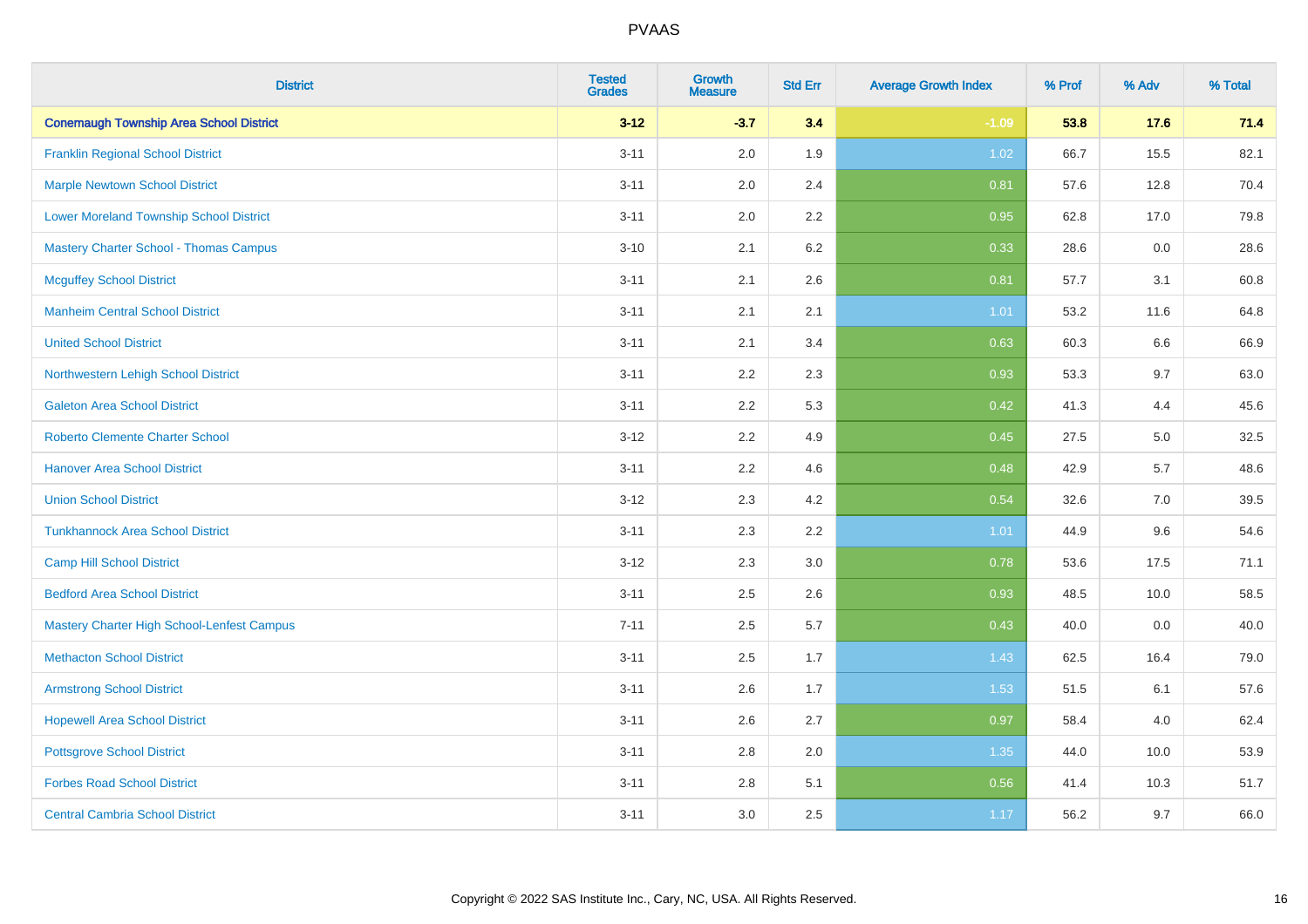| <b>District</b>                                    | <b>Tested</b><br><b>Grades</b> | <b>Growth</b><br><b>Measure</b> | <b>Std Err</b> | <b>Average Growth Index</b> | % Prof | % Adv | % Total |
|----------------------------------------------------|--------------------------------|---------------------------------|----------------|-----------------------------|--------|-------|---------|
| <b>Conemaugh Township Area School District</b>     | $3 - 12$                       | $-3.7$                          | 3.4            | $-1.09$                     | 53.8   | 17.6  | 71.4    |
| <b>General Mclane School District</b>              | $3 - 11$                       | 3.1                             | 2.9            | 1.07                        | 62.3   | 4.9   | 67.2    |
| <b>Millcreek Township School District</b>          | $3 - 11$                       | 3.1                             | 1.5            | 2.06                        | 55.6   | 14.2  | 69.7    |
| <b>Keystone School District</b>                    | $3 - 11$                       | 3.1                             | 3.3            | 0.94                        | 50.6   | 6.5   | 57.1    |
| <b>Pleasant Valley School District</b>             | $3 - 11$                       | 3.1                             | 2.0            | 1.57                        | 57.2   | 5.5   | 62.8    |
| <b>Donegal School District</b>                     | $3 - 12$                       | 3.1                             | 2.4            | 1.29                        | 60.6   | 9.1   | 69.7    |
| <b>Woodland Hills School District</b>              | $3 - 12$                       | 3.2                             | 2.6            | 1.22                        | 31.4   | 3.6   | 35.0    |
| <b>Commodore Perry School District</b>             | $3 - 11$                       | 3.2                             | 5.5            | 0.58                        | 58.3   | 0.0   | 58.3    |
| <b>West York Area School District</b>              | $3 - 12$                       | 3.2                             | 2.3            | 1.38                        | 53.8   | 4.4   | 58.2    |
| <b>Altoona Area School District</b>                | $3 - 12$                       | 3.3                             | 1.6            | 1.99                        | 47.7   | 8.2   | 55.9    |
| Southeastern Greene School District                | $3 - 10$                       | 3.3                             | 4.6            | 0.72                        | 57.6   | 6.1   | 63.6    |
| <b>Spring Cove School District</b>                 | $3 - 11$                       | 3.4                             | 2.5            | 1.33                        | 47.8   | 12.7  | 60.4    |
| <b>Fairview School District</b>                    | $3 - 11$                       | 3.4                             | 2.6            | 1.32                        | 57.2   | 17.6  | 74.8    |
| <b>Clairton City School District</b>               | $3 - 11$                       | 3.5                             | 3.7            | 0.95                        | 13.4   | 0.0   | 13.4    |
| <b>Lincoln Park Performing Arts Charter School</b> | $7 - 11$                       | 3.6                             | 2.5            | 1.42                        | 59.6   | 14.7  | 74.3    |
| <b>Conrad Weiser Area School District</b>          | $3 - 11$                       | 3.6                             | 2.2            | 1.63                        | 52.1   | 2.1   | 54.2    |
| <b>North Clarion County School District</b>        | $3 - 12$                       | 3.7                             | 4.3            | 0.85                        | 67.5   | 15.0  | 82.5    |
| <b>Hermitage School District</b>                   | $3 - 12$                       | $3.8\,$                         | 2.4            | 1.60                        | 57.5   | 9.3   | 66.8    |
| <b>South Butler County School District</b>         | $3 - 10$                       | 3.9                             | 2.5            | 1.54                        | 53.1   | 16.6  | 69.7    |
| <b>South Western School District</b>               | $3 - 12$                       | 3.9                             | 1.9            | 2.08                        | 60.2   | 8.1   | 68.3    |
| Esperanza Academy Charter School                   | $4 - 11$                       | 4.0                             | 2.5            | 1.61                        | 32.4   | 0.7   | 33.1    |
| Northampton Area School District                   | $3 - 11$                       | 4.0                             | 1.6            | 2.51                        | 52.3   | 10.8  | 63.1    |
| <b>Muhlenberg School District</b>                  | $3 - 10$                       | 4.0                             | 1.9            | 2.10                        | 34.2   | 2.6   | 36.8    |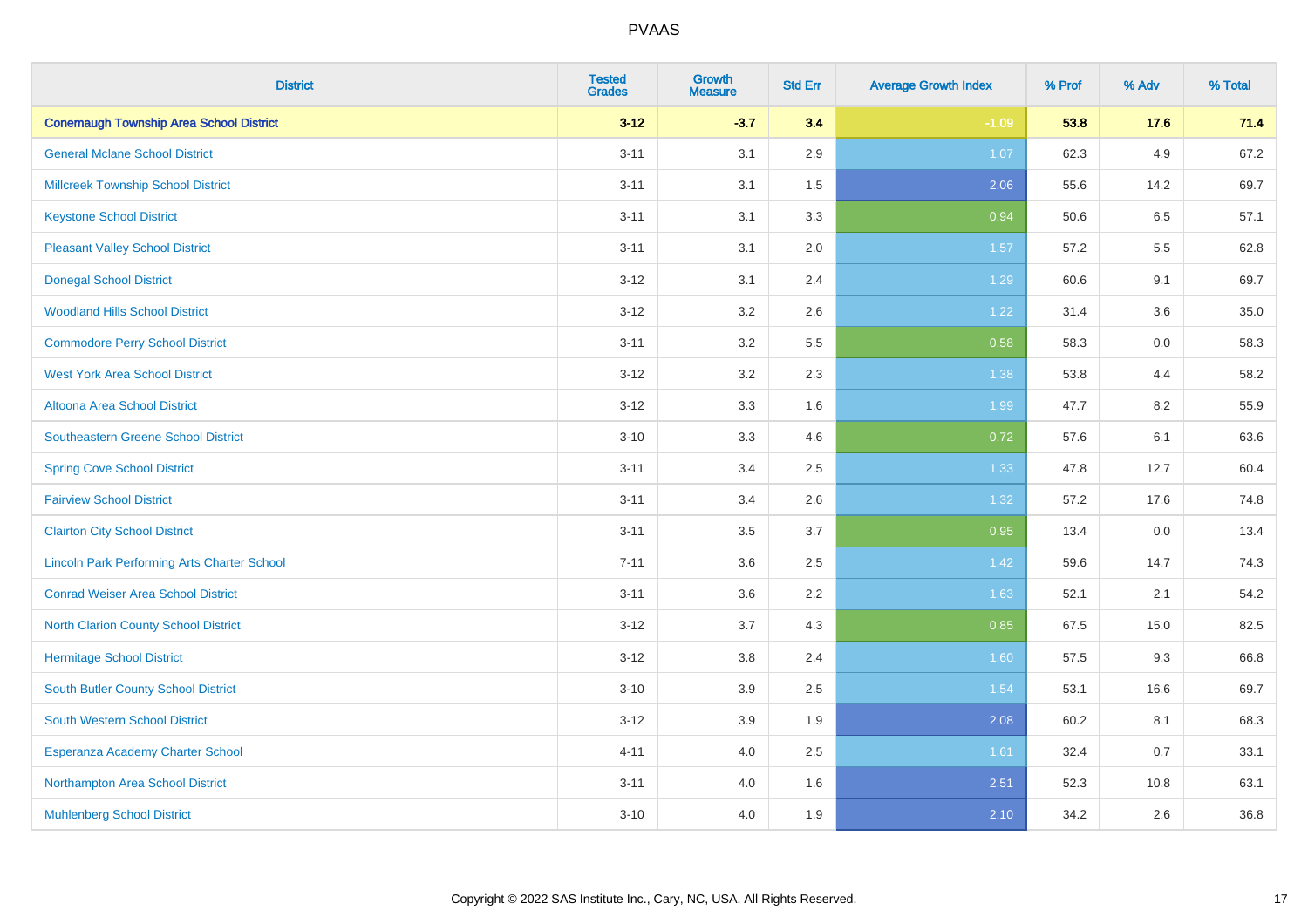| <b>District</b>                                 | <b>Tested</b><br><b>Grades</b> | <b>Growth</b><br><b>Measure</b> | <b>Std Err</b> | <b>Average Growth Index</b> | % Prof | % Adv | % Total |
|-------------------------------------------------|--------------------------------|---------------------------------|----------------|-----------------------------|--------|-------|---------|
| <b>Conemaugh Township Area School District</b>  | $3 - 12$                       | $-3.7$                          | 3.4            | $-1.09$                     | 53.8   | 17.6  | 71.4    |
| <b>Towanda Area School District</b>             | $3 - 11$                       | 4.0                             | 2.8            | 1.44                        | 39.4   | 6.6   | 46.0    |
| <b>Berlin Brothersvalley School District</b>    | $3 - 11$                       | 4.0                             | 4.2            | 0.96                        | 48.8   | 14.0  | 62.8    |
| <b>Neshaminy School District</b>                | $3 - 11$                       | 4.0                             | 1.3            | 3.02                        | 58.7   | 9.5   | 68.2    |
| <b>West Allegheny School District</b>           | $3 - 12$                       | 4.0                             | 2.1            | 1.96                        | 63.1   | 15.7  | 78.8    |
| Mastery Charter School - Shoemaker Campus       | $7 - 10$                       | 4.1                             | 3.0            | 1.34                        | 20.9   | 3.3   | 24.2    |
| <b>Line Mountain School District</b>            | $3 - 11$                       | 4.1                             | 3.2            | 1.27                        | 52.9   | 9.2   | 62.1    |
| <b>Governor Mifflin School District</b>         | $3 - 11$                       | 4.1                             | 1.8            | 2.33                        | 42.5   | 7.2   | 49.7    |
| <b>East Penn School District</b>                | $3 - 11$                       | 4.1                             | 1.3            | 3.27                        | 55.8   | 11.5  | 67.3    |
| <b>Ligonier Valley School District</b>          | $3 - 11$                       | 4.2                             | 3.1            | 1.34                        | 59.1   | 10.3  | 69.5    |
| <b>Loyalsock Township School District</b>       | $3 - 12$                       | 4.2                             | 2.8            | 1.47                        | 54.3   | 2.1   | 56.4    |
| <b>Punxsutawney Area School District</b>        | $3 - 11$                       | 4.2                             | 2.9            | 1.45                        | 55.0   | 5.5   | 60.6    |
| Meyersdale Area School District                 | $3 - 11$                       | 4.2                             | 4.0            | 1.07                        | 43.1   | 6.9   | 50.0    |
| <b>Laurel Highlands School District</b>         | $3 - 11$                       | 4.3                             | 2.4            | 1.81                        | 44.9   | 9.6   | 54.5    |
| <b>Central Dauphin School District</b>          | $3 - 11$                       | 4.4                             | 1.3            | 3.32                        | 53.3   | 7.4   | 60.7    |
| <b>Leechburg Area School District</b>           | $3 - 11$                       | 4.4                             | 4.0            | 1.09                        | 47.8   | 19.6  | 67.4    |
| <b>Port Allegany School District</b>            | $3 - 11$                       | 4.4                             | 3.6            | 1.21                        | 28.1   | 9.4   | 37.5    |
| <b>Pottsville Area School District</b>          | $3 - 12$                       | 4.4                             | 2.3            | 1.94                        | 44.8   | 5.4   | 50.2    |
| <b>MaST Community Charter School II</b>         | $3 - 10$                       | 4.4                             | 3.2            | 1.37                        | 28.4   | 3.4   | 31.8    |
| <b>Burrell School District</b>                  | $3 - 11$                       | 4.5                             | 3.1            | 1.48                        | 58.5   | 13.8  | 72.3    |
| <b>Eastern Lancaster County School District</b> | $3 - 12$                       | 4.5                             | 2.2            | 2.09                        | 46.3   | 11.4  | 57.6    |
| Harmony Area School District                    | $3 - 10$                       | 4.5                             | 6.3            | 0.72                        | 33.3   | 13.3  | 46.7    |
| <b>Hempfield Area School District</b>           | $3 - 12$                       | 4.6                             | 1.6            | 2.86                        | 53.5   | 20.1  | 73.6    |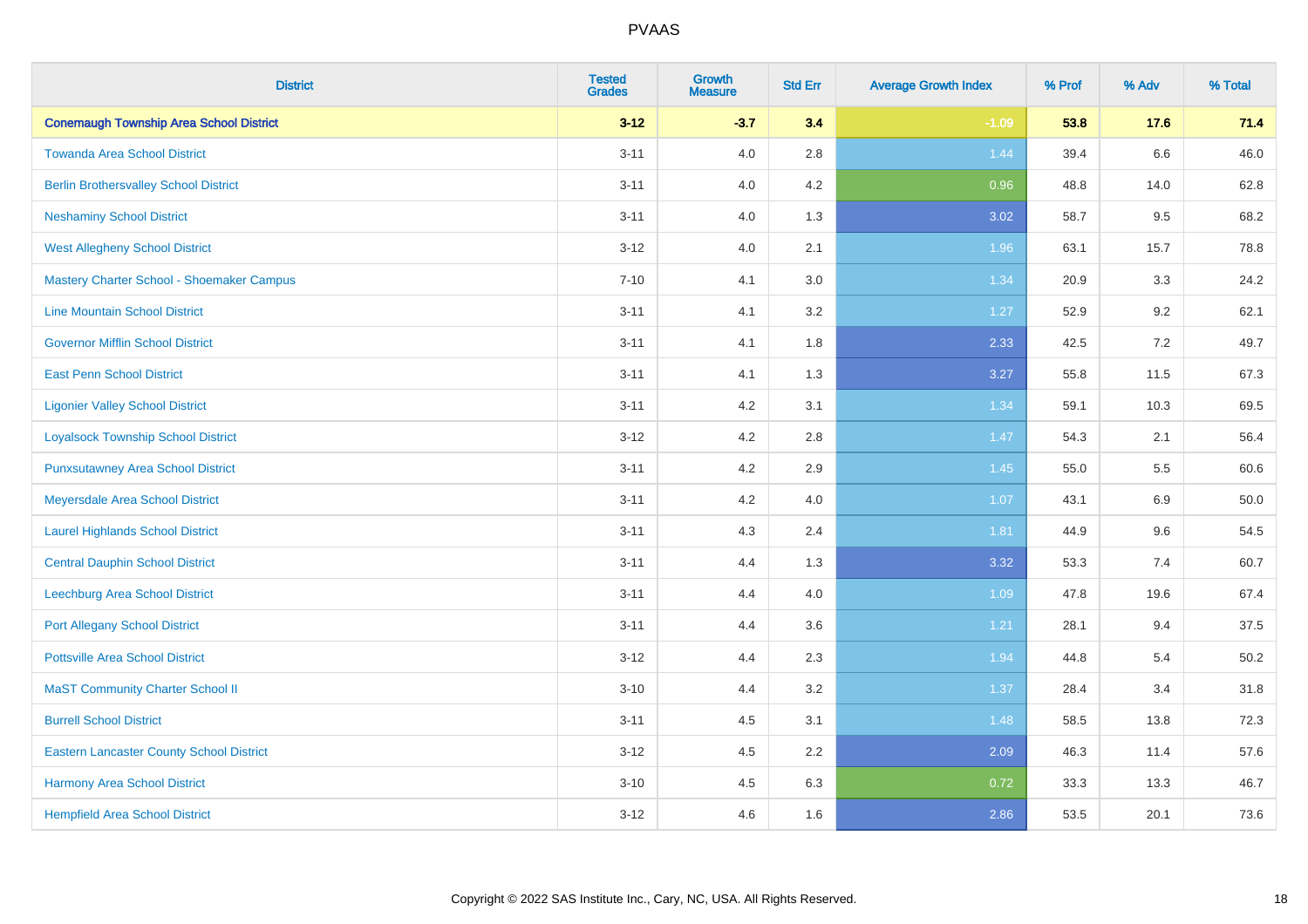| <b>District</b>                                | <b>Tested</b><br><b>Grades</b> | <b>Growth</b><br><b>Measure</b> | <b>Std Err</b> | <b>Average Growth Index</b> | % Prof | % Adv | % Total |
|------------------------------------------------|--------------------------------|---------------------------------|----------------|-----------------------------|--------|-------|---------|
| <b>Conemaugh Township Area School District</b> | $3 - 12$                       | $-3.7$                          | 3.4            | $-1.09$                     | 53.8   | 17.6  | 71.4    |
| Pennsylvania Leadership Charter School         | $3 - 11$                       | 4.6                             | $2.2\,$        | 2.13                        | 55.4   | 11.2  | 66.7    |
| <b>Warrior Run School District</b>             | $3 - 11$                       | 4.6                             | 3.0            | 1.51                        | 40.9   | 8.1   | 49.0    |
| <b>New Brighton Area School District</b>       | $3 - 11$                       | 4.6                             | 3.1            | 1.47                        | 60.9   | 5.8   | 66.7    |
| <b>KIPP Dubois Charter School</b>              | $9 - 10$                       | 4.7                             | 3.3            | 1.40                        | 31.0   | 1.4   | 32.4    |
| <b>Blackhawk School District</b>               | $3 - 11$                       | 4.7                             | 2.3            | 2.01                        | 55.8   | 8.8   | 64.6    |
| <b>Halifax Area School District</b>            | $3 - 11$                       | 4.7                             | 3.9            | 1.22                        | 61.5   | 9.6   | 71.2    |
| <b>Beaver Area School District</b>             | $3 - 10$                       | 4.7                             | 2.4            | 1.94                        | 57.4   | 16.8  | 74.2    |
| Urban Pathways 6-12 Charter School             | $6 - 11$                       | 4.8                             | 6.4            | 0.75                        | 28.6   | 0.0   | 28.6    |
| <b>Kennett Consolidated School District</b>    | $3 - 11$                       | 4.8                             | 1.8            | 2.61                        | 52.5   | 10.7  | 63.2    |
| Morrisville Borough School District            | $3 - 11$                       | 4.8                             | 4.3            | $1.10$                      | 30.2   | 2.3   | 32.6    |
| <b>Central Valley School District</b>          | $3 - 10$                       | 4.8                             | 2.4            | 1.98                        | 56.9   | 9.0   | 65.9    |
| <b>Sharon City School District</b>             | $3 - 11$                       | 4.9                             | 2.6            | 1.87                        | 48.2   | 5.3   | 53.4    |
| <b>Everett Area School District</b>            | $3 - 11$                       | $5.0\,$                         | 3.4            | 1.47                        | 60.5   | 1.3   | 61.8    |
| <b>West Shore School District</b>              | $3 - 12$                       | 5.0                             | 1.4            | 3.59                        | 54.2   | 9.4   | 63.6    |
| <b>Peters Township School District</b>         | $3 - 11$                       | 5.0                             | 1.8            | 2.76                        | 59.8   | 26.1  | 85.9    |
| <b>Hampton Township School District</b>        | $3 - 11$                       | 5.1                             | 2.2            | 2.35                        | 54.0   | 28.2  | 82.2    |
| <b>Grove City Area School District</b>         | $3 - 12$                       | 5.1                             | 2.4            | 2.09                        | 36.4   | 16.5  | 52.8    |
| <b>Warwick School District</b>                 | $3 - 11$                       | 5.2                             | 1.9            | 2.76                        | 46.4   | 17.0  | 63.3    |
| <b>Hanover Public School District</b>          | $3 - 11$                       | 5.2                             | 2.8            | 1.83                        | 52.2   | 14.4  | 66.7    |
| <b>Parkland School District</b>                | $3 - 11$                       | 5.3                             | 1.2            | 4.30                        | 58.0   | 22.3  | 80.4    |
| <b>Allentown City School District</b>          | $3 - 12$                       | 5.3                             | 1.4            | 3.88                        | 25.3   | 2.7   | 28.0    |
| <b>New Foundations Charter School</b>          | $3 - 11$                       | 5.4                             | 2.2            | 2.41                        | 47.2   | 2.5   | 49.8    |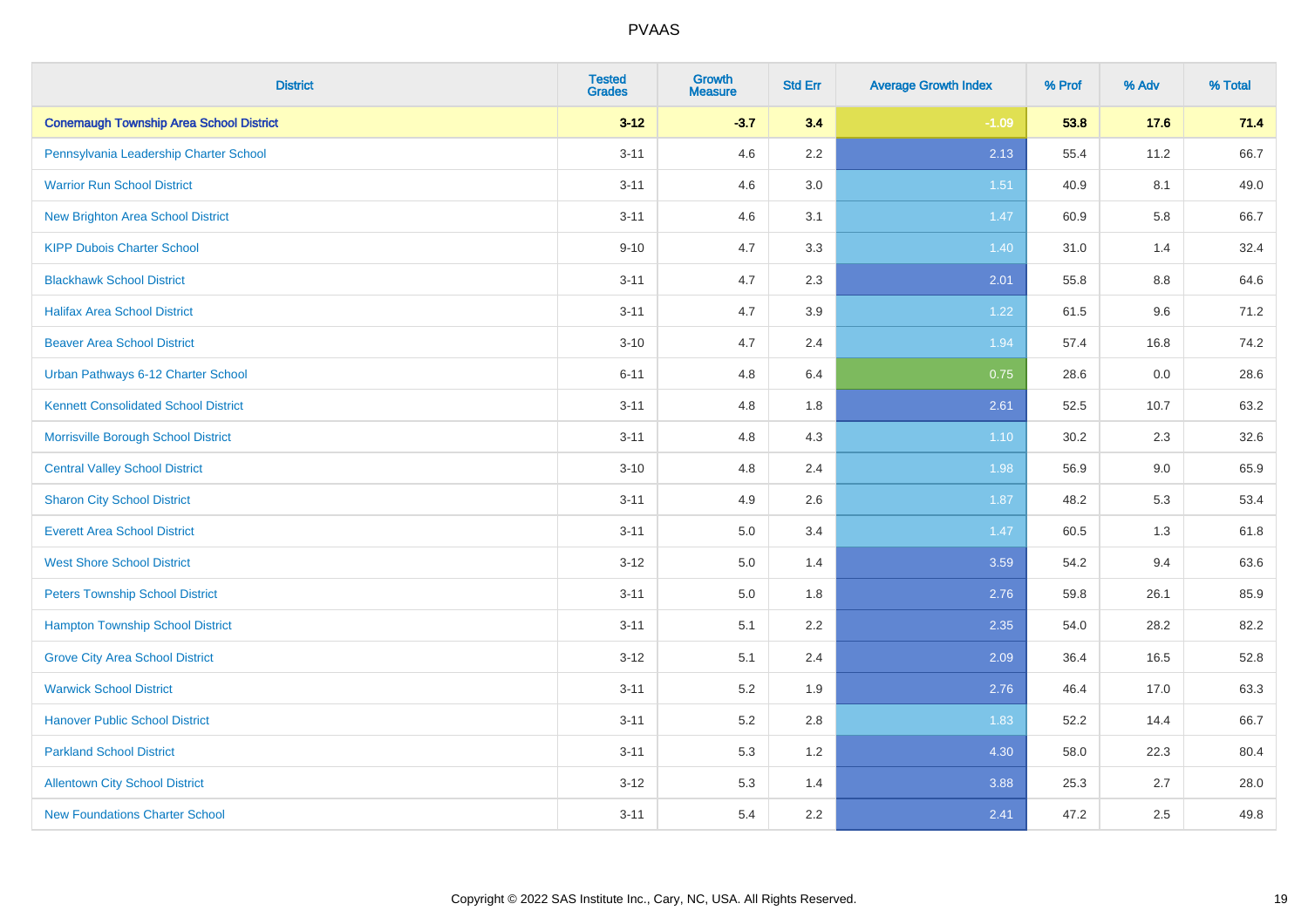| <b>District</b>                                  | <b>Tested</b><br><b>Grades</b> | <b>Growth</b><br><b>Measure</b> | <b>Std Err</b> | <b>Average Growth Index</b> | % Prof | % Adv | % Total |
|--------------------------------------------------|--------------------------------|---------------------------------|----------------|-----------------------------|--------|-------|---------|
| <b>Conemaugh Township Area School District</b>   | $3 - 12$                       | $-3.7$                          | 3.4            | $-1.09$                     | 53.8   | 17.6  | 71.4    |
| <b>Keystone Oaks School District</b>             | $3 - 11$                       | 5.5                             | 2.6            | 2.07                        | 53.2   | 12.1  | 65.4    |
| <b>Stroudsburg Area School District</b>          | $3 - 11$                       | 5.5                             | 1.9            | 2.88                        | 48.1   | 4.2   | 52.3    |
| Lehigh Career & Technical Institute              | $10 - 12$                      | 5.6                             | 5.6            | 0.99                        | 78.3   | 0.0   | 78.3    |
| Palmyra Area School District                     | $3 - 11$                       | 5.6                             | 1.9            | 2.96                        | 56.4   | 15.6  | 72.0    |
| <b>Western Wayne School District</b>             | $3 - 11$                       | 5.6                             | 2.9            | 1.93                        | 41.3   | 17.4  | 58.7    |
| <b>Spring Grove Area School District</b>         | $3 - 11$                       | 5.6                             | 2.1            | 2.68                        | 55.1   | 15.0  | 70.1    |
| <b>Ephrata Area School District</b>              | $3 - 11$                       | 5.6                             | 1.8            | 3.12                        | 54.7   | 9.5   | 64.2    |
| <b>Mastery Charter School - Pickett Campus</b>   | $6 - 10$                       | 5.6                             | 5.7            | 1.00                        | 27.8   | 0.0   | 27.8    |
| <b>Bethel Park School District</b>               | $3 - 11$                       | 5.6                             | 1.8            | 3.18                        | 65.3   | 18.6  | 83.9    |
| <b>Mars Area School District</b>                 | $3 - 10$                       | 5.7                             | 2.1            | 2.75                        | 57.9   | 18.2  | 76.1    |
| <b>Bentworth School District</b>                 | $3 - 11$                       | 5.7                             | 3.2            | 1.75                        | 44.2   | 19.5  | 63.6    |
| <b>Penncrest School District</b>                 | $3 - 11$                       | 5.7                             | 2.2            | 2.57                        | 47.2   | 7.1   | 54.3    |
| Daniel Boone Area School District                | $3 - 12$                       | 5.7                             | 2.0            | 2.88                        | 51.0   | 11.5  | 62.6    |
| <b>Tidioute Community Charter School</b>         | $3 - 11$                       | 5.7                             | 5.1            | 1.11                        | 34.4   | 21.9  | 56.2    |
| 21st Century Cyber Charter School                | $6 - 12$                       | 5.7                             | 2.3            | 2.50                        | 56.7   | 8.3   | 65.0    |
| Capital Area School for the Arts Charter School  | $9 - 11$                       | 5.8                             | 4.1            | 1.39                        | 59.3   | 18.6  | 78.0    |
| Community Academy Of Philadelphia Charter School | $3 - 11$                       | 5.8                             | 2.7            | 2.12                        | 26.7   | 0.9   | 27.6    |
| <b>Agora Cyber Charter School</b>                | $3 - 11$                       | 5.8                             | 2.6            | 2.28                        | 42.8   | 6.6   | 49.4    |
| <b>Collegium Charter School</b>                  | $3 - 10$                       | 5.9                             | 2.5            | 2.33                        | 38.1   | 7.9   | 46.0    |
| <b>Mechanicsburg Area School District</b>        | $3 - 11$                       | 5.9                             | 1.8            | 3.29                        | 57.2   | 13.7  | 70.9    |
| Northeastern York School District                | $3 - 11$                       | 5.9                             | 2.0            | 3.03                        | 51.1   | 16.6  | 67.6    |
| <b>Uniontown Area School District</b>            | $3 - 11$                       | 6.0                             | 3.2            | 1.87                        | 62.4   | 5.9   | 68.2    |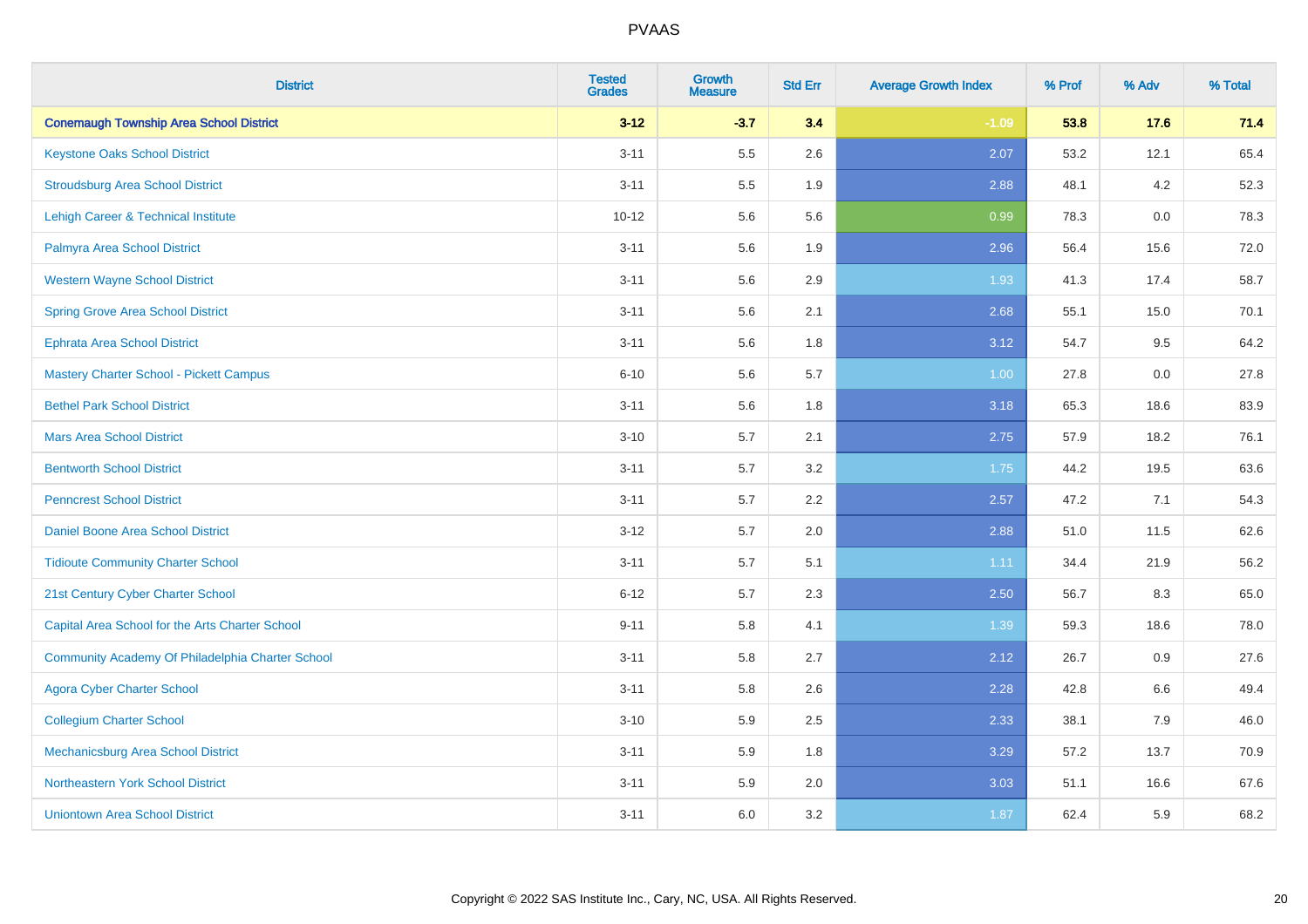| <b>District</b>                                | <b>Tested</b><br><b>Grades</b> | <b>Growth</b><br><b>Measure</b> | <b>Std Err</b> | <b>Average Growth Index</b> | % Prof | % Adv   | % Total |
|------------------------------------------------|--------------------------------|---------------------------------|----------------|-----------------------------|--------|---------|---------|
| <b>Conemaugh Township Area School District</b> | $3 - 12$                       | $-3.7$                          | 3.4            | $-1.09$                     | 53.8   | 17.6    | 71.4    |
| <b>Hollidaysburg Area School District</b>      | $3 - 11$                       | 6.0                             | 2.1            | 2.88                        | 57.1   | 12.3    | 69.4    |
| <b>Wilson Area School District</b>             | $3 - 11$                       | 6.0                             | 2.6            | 2.30                        | 48.7   | $8.5\,$ | 57.2    |
| <b>Spring-Ford Area School District</b>        | $3 - 11$                       | 6.0                             | 1.3            | 4.46                        | 60.8   | 16.5    | 77.4    |
| <b>Dover Area School District</b>              | $3 - 12$                       | 6.0                             | 2.1            | 2.94                        | 52.2   | 6.0     | 58.2    |
| <b>Connellsville Area School District</b>      | $3 - 11$                       | 6.1                             | 2.0            | 3.05                        | 45.4   | 7.8     | 53.2    |
| <b>Whitehall-Coplay School District</b>        | $3 - 11$                       | 6.1                             | 1.8            | 3.45                        | 49.3   | 7.4     | 56.6    |
| Millersburg Area School District               | $3 - 11$                       | 6.2                             | 3.8            | 1.63                        | 51.8   | 7.4     | 59.3    |
| <b>Northgate School District</b>               | $3 - 11$                       | 6.3                             | 3.6            | 1.73                        | 53.3   | 16.7    | 70.0    |
| <b>Salisbury Township School District</b>      | $3 - 11$                       | 6.3                             | 3.6            | 1.77                        | 46.2   | 6.6     | 52.8    |
| <b>Belle Vernon Area School District</b>       | $3 - 11$                       | 6.5                             | 2.6            | 2.44                        | 55.6   | 11.1    | 66.7    |
| <b>Steel Valley School District</b>            | $3 - 11$                       | 6.5                             | 3.4            | 1.89                        | 50.7   | 5.6     | 56.3    |
| <b>Wattsburg Area School District</b>          | $3 - 11$                       | 6.5                             | 2.7            | 2.43                        | 42.7   | 7.6     | 50.3    |
| <b>Sto-Rox School District</b>                 | $3 - 10$                       | 6.6                             | 3.7            | 1.80                        | 13.4   | $0.0\,$ | 13.4    |
| <b>Franklin Area School District</b>           | $3 - 11$                       | 6.6                             | $2.8\,$        | 2.34                        | 48.2   | 4.5     | 52.7    |
| <b>Richland School District</b>                | $3 - 11$                       | 6.7                             | 2.9            | 2.33                        | 62.2   | 19.2    | 81.4    |
| Pocono Mountain School District                | $3 - 12$                       | 6.8                             | 1.5            | 4.62                        | 45.8   | $5.0\,$ | 50.7    |
| <b>Upper Darby School District</b>             | $3 - 12$                       | 6.9                             | 1.5            | 4.62                        | 45.0   | 6.7     | 51.7    |
| <b>Brookville Area School District</b>         | $3 - 11$                       | 6.9                             | $3.0\,$        | 2.30                        | 55.2   | 15.6    | 70.8    |
| <b>Shanksville-Stonycreek School District</b>  | $3 - 10$                       | 7.0                             | 5.9            | 1.20                        | 64.7   | 17.6    | 82.4    |
| Esperanza Cyber Charter School                 | $3 - 11$                       | 7.1                             | 6.1            | 1.16                        | 9.1    | 0.0     | 9.1     |
| <b>Centennial School District</b>              | $3 - 10$                       | 7.1                             | 1.7            | 4.29                        | 50.1   | 8.7     | 58.9    |
| <b>Carlynton School District</b>               | $3 - 11$                       | 7.3                             | 3.3            | 2.22                        | 41.0   | 10.5    | 51.6    |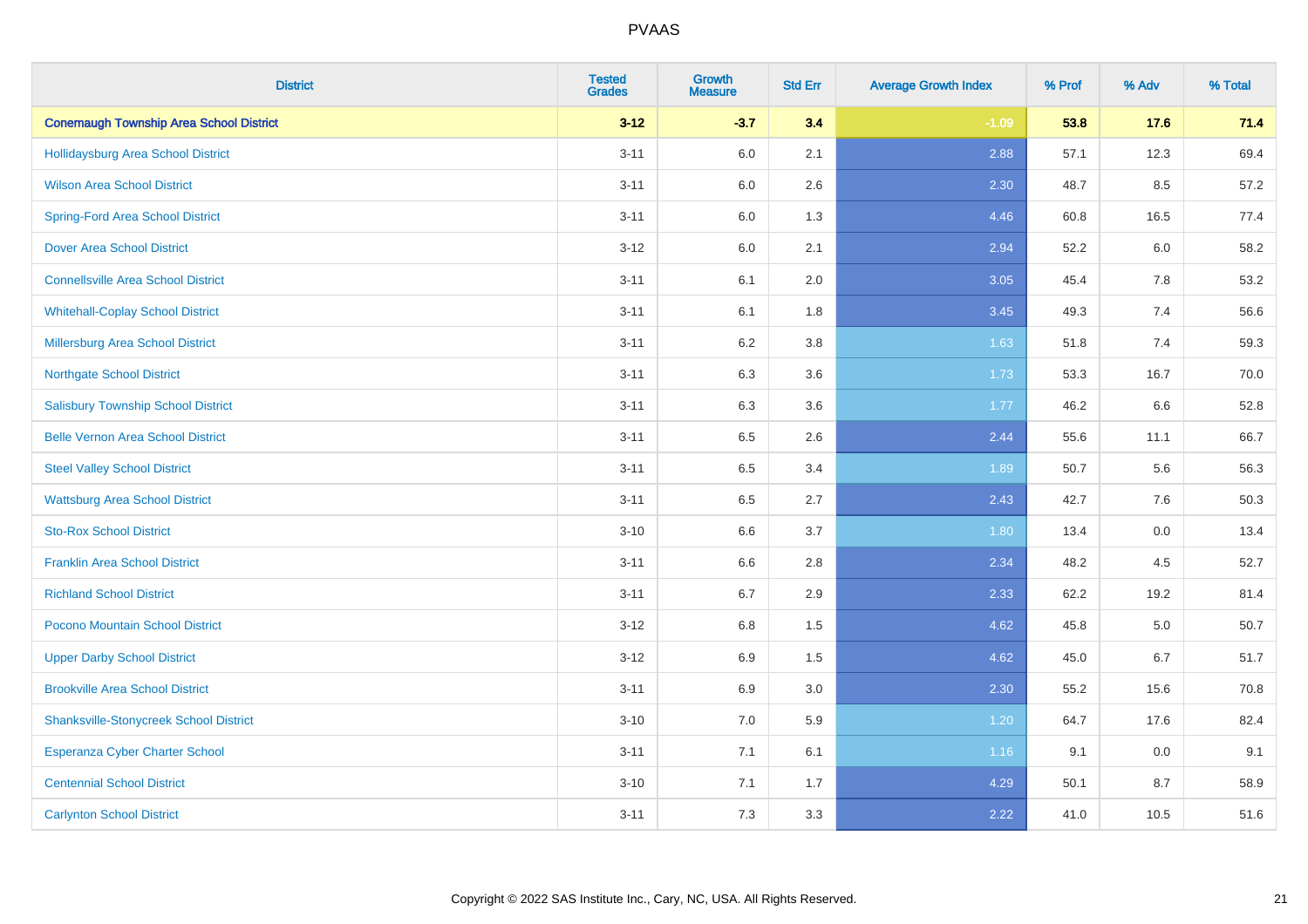| <b>District</b>                                        | <b>Tested</b><br><b>Grades</b> | Growth<br><b>Measure</b> | <b>Std Err</b> | <b>Average Growth Index</b> | % Prof | % Adv   | % Total |
|--------------------------------------------------------|--------------------------------|--------------------------|----------------|-----------------------------|--------|---------|---------|
| <b>Conemaugh Township Area School District</b>         | $3 - 12$                       | $-3.7$                   | 3.4            | $-1.09$                     | 53.8   | 17.6    | 71.4    |
| Lehigh Valley Charter High School For The Arts         | $9 - 10$                       | 7.3                      | 2.6            | 2.82                        | 62.3   | 18.2    | 80.5    |
| Carbondale Area School District                        | $3 - 10$                       | 7.4                      | 3.3            | 2.25                        | 56.6   | $2.6\,$ | 59.2    |
| Wilmington Area School District                        | $3 - 11$                       | 7.5                      | 3.0            | 2.48                        | 55.1   | 5.1     | 60.2    |
| Philadelphia City School District                      | $3 - 12$                       | 7.5                      | 0.6            | 12.64                       | 38.4   | 7.0     | 45.4    |
| New Hope-Solebury School District                      | $3 - 11$                       | 7.5                      | 2.9            | 2.57                        | 68.2   | 22.7    | 90.9    |
| <b>Coudersport Area School District</b>                | $3 - 11$                       | 7.7                      | 3.7            | 2.06                        | 55.7   | 8.2     | 63.9    |
| Saint Marys Area School District                       | $3 - 11$                       | 7.8                      | 2.6            | 3.04                        | 57.0   | 8.2     | 65.2    |
| Allegheny-Clarion Valley School District               | $3 - 10$                       | 7.8                      | 4.7            | 1.65                        | 53.3   | 3.3     | 56.7    |
| <b>Wayne Highlands School District</b>                 | $3 - 11$                       | 7.8                      | 2.4            | 3.23                        | 52.3   | 13.1    | 65.4    |
| <b>Haverford Township School District</b>              | $3 - 11$                       | 8.0                      | 1.5            | 5.27                        | 53.0   | 25.5    | 78.6    |
| <b>Blacklick Valley School District</b>                | $3 - 11$                       | 8.0                      | 4.3            | 1.85                        | 34.1   | 0.0     | 34.1    |
| <b>Reach Cyber Charter School</b>                      | $3 - 11$                       | 8.1                      | 4.7            | 1.72                        | 42.4   | 4.6     | 47.0    |
| <b>Bethlehem-Center School District</b>                | $3 - 10$                       | 8.1                      | 3.3            | 2.46                        | 35.1   | 1.4     | 36.5    |
| <b>Moon Area School District</b>                       | $3 - 11$                       | 8.2                      | 1.9            | 4.25                        | 58.7   | 18.5    | 77.2    |
| <b>Monessen City School District</b>                   | $3 - 10$                       | 8.3                      | 4.5            | 1.85                        | 42.9   | 2.9     | 45.7    |
| Selinsgrove Area School District                       | $3 - 12$                       | 8.3                      | 2.3            | 3.54                        | 56.8   | 10.0    | 66.8    |
| Renaissance Academy Charter School                     | $3 - 11$                       | 8.3                      | 3.3            | 2.54                        | 45.6   | 22.8    | 68.4    |
| <b>William Penn School District</b>                    | $3 - 12$                       | 8.3                      | 2.1            | 3.99                        | 35.6   | 3.0     | 38.7    |
| <b>Cornwall-Lebanon School District</b>                | $3 - 11$                       | 8.3                      | 1.6            | 5.08                        | 47.2   | 8.4     | 55.6    |
| <b>Chester Charter Scholars Academy Charter School</b> | $3 - 12$                       | 8.4                      | 4.1            | 2.03                        | 23.4   | 0.0     | 23.4    |
| <b>Oswayo Valley School District</b>                   | $3 - 12$                       | 8.5                      | $5.0\,$        | 1.68                        | 50.0   | 16.7    | 66.7    |
| <b>Allegheny Valley School District</b>                | $3 - 11$                       | 8.5                      | 3.9            | 2.17                        | 53.1   | 12.2    | 65.3    |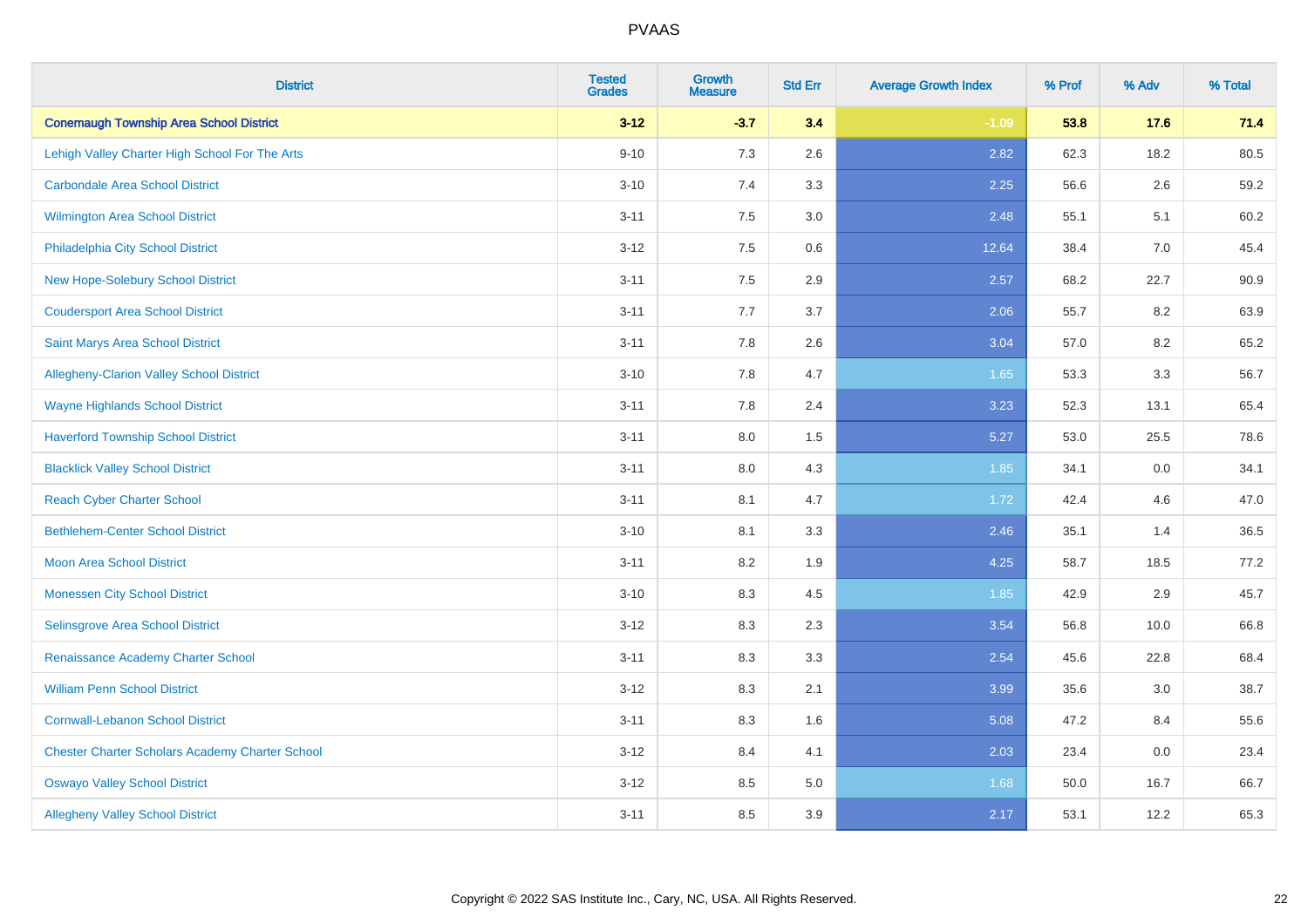| <b>District</b>                                    | <b>Tested</b><br><b>Grades</b> | <b>Growth</b><br><b>Measure</b> | <b>Std Err</b> | <b>Average Growth Index</b> | % Prof | % Adv   | % Total |
|----------------------------------------------------|--------------------------------|---------------------------------|----------------|-----------------------------|--------|---------|---------|
| <b>Conemaugh Township Area School District</b>     | $3 - 12$                       | $-3.7$                          | 3.4            | $-1.09$                     | 53.8   | 17.6    | 71.4    |
| <b>Eastern Lebanon County School District</b>      | $3 - 11$                       | 8.6                             | 2.2            | 3.84                        | 48.8   | 11.4    | 60.3    |
| <b>Conestoga Valley School District</b>            | $3 - 11$                       | 8.7                             | 1.8            | 4.69                        | 60.3   | 13.5    | 73.8    |
| <b>Wyalusing Area School District</b>              | $3 - 12$                       | 8.8                             | 3.3            | 2.68                        | 54.6   | 11.7    | 66.2    |
| <b>Wilson School District</b>                      | $3 - 12$                       | 8.8                             | 1.5            | 5.96                        | 52.6   | 14.6    | 67.2    |
| <b>Council Rock School District</b>                | $3 - 11$                       | 8.9                             | 1.2            | 7.65                        | 62.8   | 16.6    | 79.4    |
| <b>Hamburg Area School District</b>                | $3 - 11$                       | 8.9                             | 2.5            | 3.63                        | 43.5   | 8.2     | 51.7    |
| <b>Mckeesport Area School District</b>             | $3 - 12$                       | 9.0                             | 2.4            | 3.72                        | 31.0   | 4.5     | 35.5    |
| <b>Avon Grove Charter School</b>                   | $3 - 11$                       | 9.0                             | 2.9            | 3.13                        | 58.8   | 16.7    | 75.5    |
| <b>York Academy Regional Charter School</b>        | $3 - 11$                       | 9.0                             | 5.0            | 1.79                        | 55.2   | 0.0     | 55.2    |
| Ambridge Area School District                      | $3 - 12$                       | 9.1                             | 2.6            | 3.46                        | 50.4   | 10.7    | 61.1    |
| <b>Mifflin County School District</b>              | $3 - 11$                       | 9.1                             | 1.7            | 5.49                        | 47.1   | 6.7     | 53.8    |
| Octorara Area School District                      | $3 - 11$                       | 9.1                             | 2.4            | 3.82                        | 52.1   | 8.5     | 60.6    |
| <b>North Penn School District</b>                  | $3 - 11$                       | 9.1                             | 1.1            | 8.36                        | 55.8   | 17.0    | 72.8    |
| <b>Commonwealth Charter Academy Charter School</b> | $3 - 10$                       | 9.1                             | 1.9            | 4.90                        | 47.2   | 9.1     | 56.3    |
| <b>Cranberry Area School District</b>              | $3 - 12$                       | 9.2                             | 3.0            | 3.04                        | 47.5   | 10.2    | 57.6    |
| Pen Argyl Area School District                     | $3 - 12$                       | 9.2                             | 2.7            | 3.46                        | 50.0   | 12.6    | 62.6    |
| Pennsylvania Distance Learning Charter School      | $3 - 12$                       | 9.3                             | 4.2            | 2.22                        | 42.2   | 3.1     | 45.3    |
| <b>Bethlehem Area School District</b>              | $3 - 11$                       | 9.3                             | 1.1            | 8.15                        | 44.7   | 12.0    | 56.7    |
| <b>Tech Freire Charter School</b>                  | $9 - 11$                       | 9.3                             | 2.9            | 3.26                        | 18.0   | 1.1     | 19.1    |
| <b>Shippensburg Area School District</b>           | $3 - 11$                       | 9.3                             | 1.9            | 4.84                        | 53.1   | 10.2    | 63.3    |
| Multicultural Academy Charter School               | $9 - 11$                       | 9.5                             | 3.5            | 2.69                        | 22.0   | $0.0\,$ | 22.0    |
| <b>Hazleton Area School District</b>               | $3 - 11$                       | 9.6                             | 1.4            | 6.77                        | 45.0   | 7.8     | 52.9    |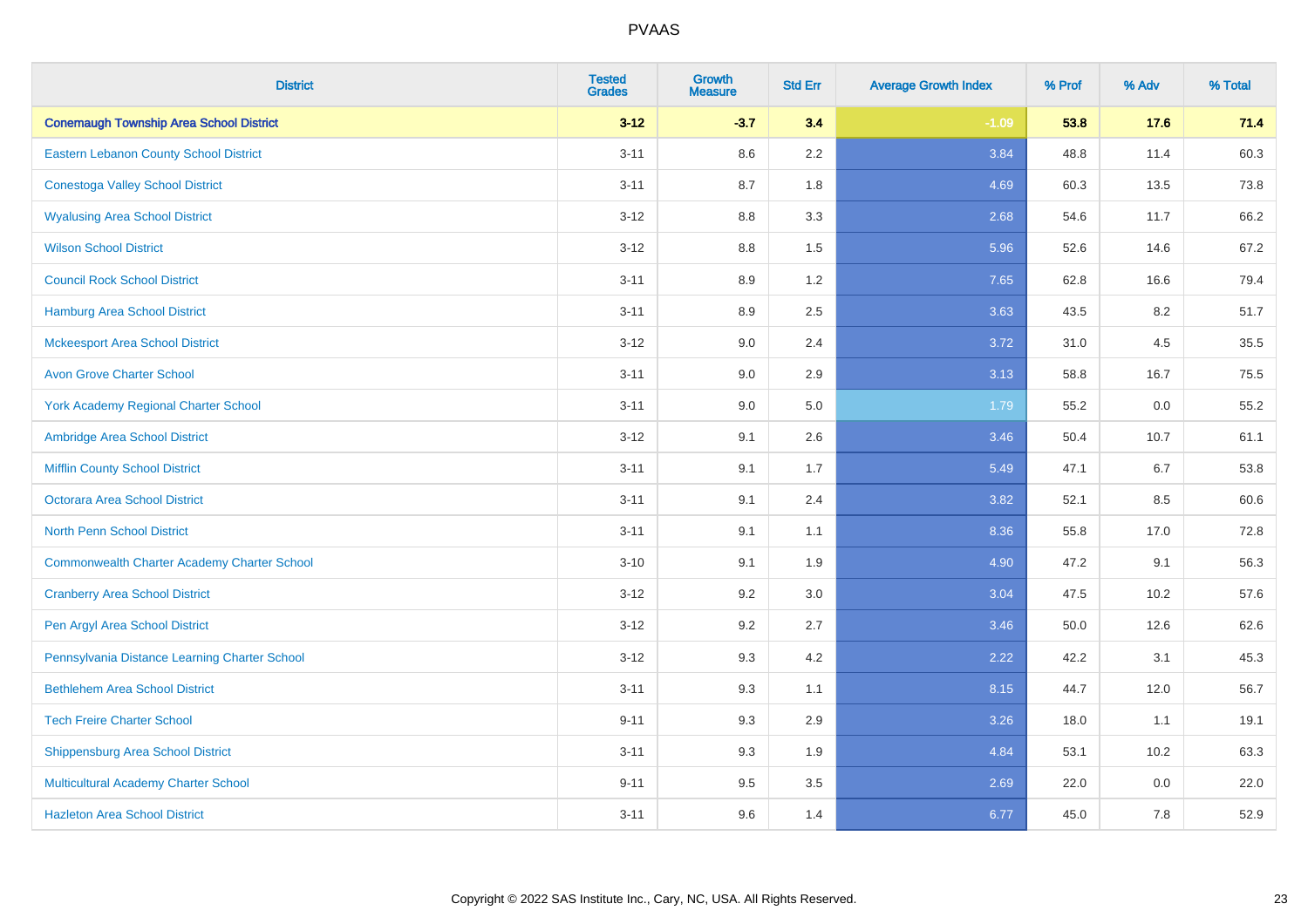| <b>District</b>                                | <b>Tested</b><br><b>Grades</b> | Growth<br><b>Measure</b> | <b>Std Err</b> | <b>Average Growth Index</b> | % Prof | % Adv | % Total |
|------------------------------------------------|--------------------------------|--------------------------|----------------|-----------------------------|--------|-------|---------|
| <b>Conemaugh Township Area School District</b> | $3 - 12$                       | $-3.7$                   | 3.4            | $-1.09$                     | 53.8   | 17.6  | 71.4    |
| <b>Eastern York School District</b>            | $3 - 11$                       | 9.6                      | 2.6            | 3.71                        | 56.3   | 12.6  | 68.9    |
| <b>Freeport Area School District</b>           | $3 - 10$                       | 9.7                      | 2.5            | 3.91                        | 57.5   | 17.8  | 75.3    |
| <b>Homer-Center School District</b>            | $3 - 11$                       | 9.7                      | 3.6            | 2.70                        | 45.1   | 17.2  | 62.3    |
| <b>Shenandoah Valley School District</b>       | $3 - 11$                       | 9.7                      | 3.9            | 2.49                        | 28.3   | 5.0   | 33.3    |
| Fox Chapel Area School District                | $3 - 11$                       | $9.8\,$                  | 1.8            | 5.36                        | 56.6   | 28.6  | 85.2    |
| <b>Northern Cambria School District</b>        | $3 - 11$                       | 10.0                     | 3.3            | 3.04                        | 47.4   | 5.1   | 52.6    |
| <b>Avon Grove School District</b>              | $3 - 10$                       | 10.0                     | 1.6            | 6.26                        | 56.3   | 18.6  | 74.9    |
| <b>Ridley School District</b>                  | $3 - 12$                       | 10.0                     | 1.6            | 6.10                        | 45.6   | 8.2   | 53.8    |
| <b>Reading School District</b>                 | $3 - 11$                       | 10.1                     | 1.4            | 7.25                        | 24.7   | 2.4   | 27.2    |
| <b>York Suburban School District</b>           | $3 - 11$                       | 10.1                     | 2.1            | 4.91                        | 53.5   | 27.8  | 81.3    |
| Dr Robert Ketterer Charter School Inc          | $6 - 12$                       | 10.1                     | 5.0            | 2.04                        | 14.9   | 0.4   | 15.3    |
| <b>Clarion Area School District</b>            | $3 - 11$                       | 10.3                     | 4.1            | 2.51                        | 45.4   | 14.6  | 60.0    |
| <b>Midd-West School District</b>               | $3 - 11$                       | 10.3                     | 2.7            | 3.80                        | 58.0   | 13.4  | 71.4    |
| <b>Cocalico School District</b>                | $3 - 11$                       | 10.6                     | 2.0            | 5.18                        | 50.8   | 14.1  | 64.8    |
| <b>Montgomery Area School District</b>         | $3 - 11$                       | 10.7                     | 3.6            | 2.96                        | 48.7   | 12.4  | 61.1    |
| <b>Lake-Lehman School District</b>             | $3 - 11$                       | 10.8                     | 2.7            | 3.93                        | 55.3   | 7.9   | 63.2    |
| <b>Montoursville Area School District</b>      | $3 - 12$                       | 10.8                     | 2.5            | 4.24                        | 44.6   | 20.1  | 64.8    |
| <b>Garnet Valley School District</b>           | $3 - 10$                       | 10.9                     | 1.7            | 6.53                        | 67.1   | 19.0  | 86.1    |
| <b>Sayre Area School District</b>              | $3 - 11$                       | 11.2                     | 3.5            | 3.20                        | 52.2   | 7.5   | 59.7    |
| <b>Greater Nanticoke Area School District</b>  | $3 - 12$                       | 11.2                     | 2.8            | 4.01                        | 38.0   | 12.4  | 50.4    |
| <b>Littlestown Area School District</b>        | $3 - 11$                       | 11.4                     | 2.5            | 4.62                        | 55.2   | 10.4  | 65.6    |
| Mastery Charter School - Hardy Williams        | $3 - 11$                       | 11.4                     | 3.4            | 3.33                        | 44.3   | 5.7   | 50.0    |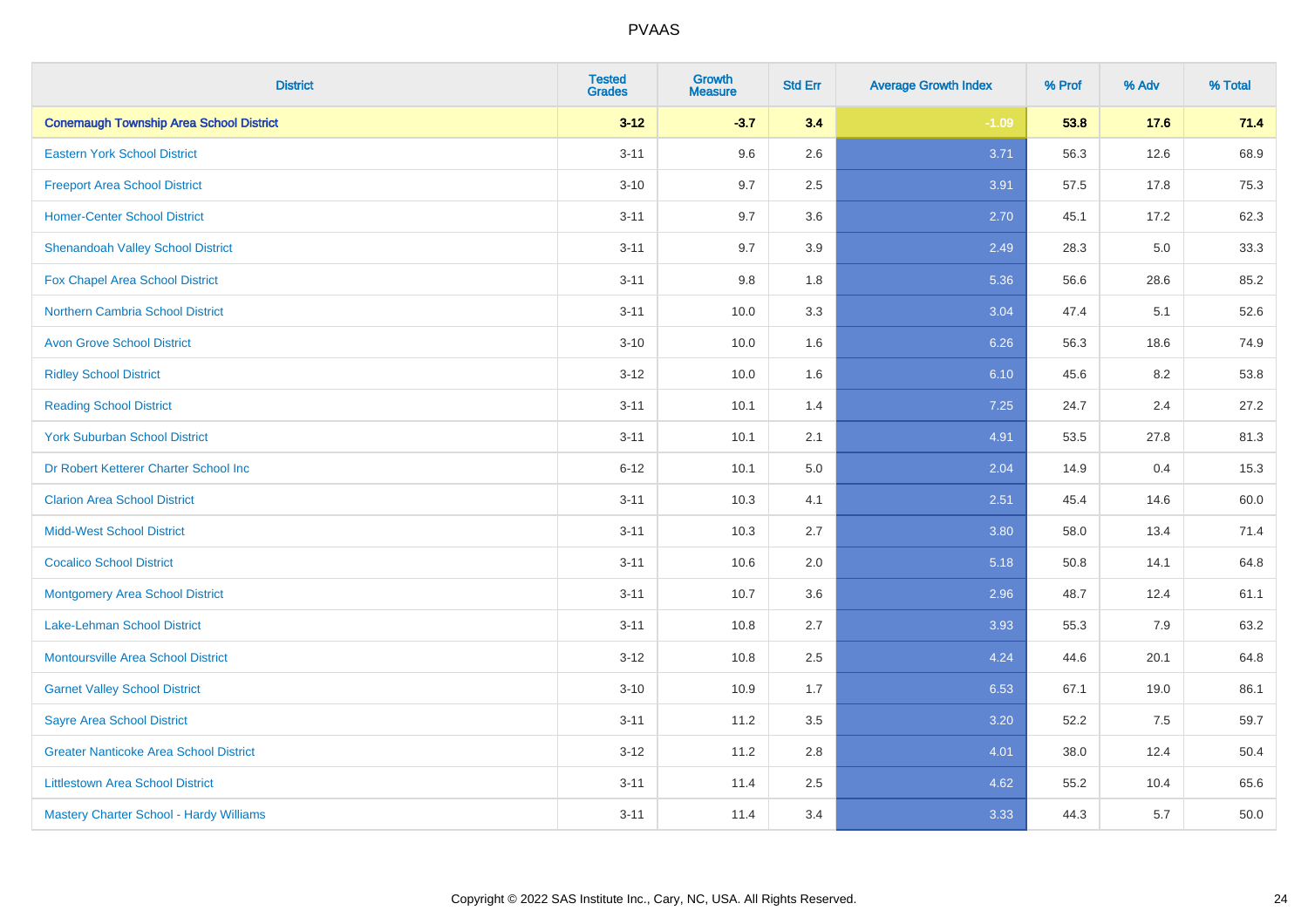| <b>District</b>                                | <b>Tested</b><br><b>Grades</b> | <b>Growth</b><br><b>Measure</b> | <b>Std Err</b> | <b>Average Growth Index</b> | % Prof | % Adv   | % Total |
|------------------------------------------------|--------------------------------|---------------------------------|----------------|-----------------------------|--------|---------|---------|
| <b>Conemaugh Township Area School District</b> | $3 - 12$                       | $-3.7$                          | 3.4            | $-1.09$                     | 53.8   | 17.6    | 71.4    |
| <b>Pine-Richland School District</b>           | $3 - 11$                       | 11.5                            | 1.8            | 6.31                        | 60.6   | 24.4    | 85.0    |
| Pennsylvania Cyber Charter School              | $3 - 11$                       | 11.6                            | 1.5            | 7.54                        | 46.3   | $5.0\,$ | 51.3    |
| <b>Pennsbury School District</b>               | $3 - 11$                       | 11.7                            | 1.5            | 7.90                        | 60.1   | 21.3    | 81.3    |
| <b>Fort Leboeuf School District</b>            | $3 - 11$                       | 11.7                            | 2.5            | 4.73                        | 48.5   | 21.1    | 69.6    |
| Pennsylvania Virtual Charter School            | $3 - 11$                       | 11.8                            | 3.5            | 3.37                        | 56.5   | 11.1    | 67.6    |
| Downingtown Area School District               | $3 - 11$                       | 12.1                            | 1.1            | 10.67                       | 60.0   | 23.5    | 83.6    |
| <b>Fleetwood Area School District</b>          | $3 - 10$                       | 12.2                            | 2.2            | 5.68                        | 53.5   | 11.6    | 65.2    |
| <b>Central York School District</b>            | $3 - 12$                       | 12.3                            | 1.7            | 7.20                        | 55.5   | 11.5    | 67.0    |
| <b>Souderton Area School District</b>          | $3 - 11$                       | 12.4                            | 1.5            | 8.28                        | 61.7   | 15.2    | 76.9    |
| <b>School Lane Charter School</b>              | $3 - 11$                       | 12.4                            | 3.6            | 3.43                        | 59.1   | 9.8     | 68.9    |
| Jenkintown School District                     | $3 - 11$                       | 12.5                            | 4.4            | 2.84                        | 54.6   | 29.6    | 84.1    |
| <b>Wissahickon School District</b>             | $3 - 10$                       | 12.5                            | 1.8            | 6.85                        | 58.3   | 22.4    | 80.7    |
| <b>West Perry School District</b>              | $3 - 11$                       | 12.5                            | 2.5            | 4.99                        | 56.6   | 8.4     | 65.0    |
| <b>Delaware Valley School District</b>         | $3 - 11$                       | 12.6                            | 1.8            | 6.93                        | 55.2   | 16.2    | 71.4    |
| <b>West Chester Area School District</b>       | $3 - 11$                       | 12.6                            | 1.2            | 10.38                       | 66.8   | 20.2    | 87.0    |
| <b>Derry Township School District</b>          | $3 - 10$                       | 12.8                            | 2.0            | 6.39                        | 54.8   | 25.8    | 80.6    |
| <b>Iroquois School District</b>                | $3 - 11$                       | 13.1                            | 3.0            | 4.35                        | 48.2   | 7.8     | 56.0    |
| <b>Derry Area School District</b>              | $3 - 11$                       | 13.2                            | 2.8            | 4.69                        | 60.0   | 12.5    | 72.5    |
| People For People Charter School               | $3-12$                         | 13.3                            | 5.5            | 2.43                        | 13.5   | 0.0     | 13.5    |
| <b>Penn-Trafford School District</b>           | $3 - 11$                       | 13.4                            | 1.7            | 7.87                        | 62.3   | 21.9    | 84.2    |
| <b>Abington Heights School District</b>        | $3 - 11$                       | 13.5                            | 2.2            | 6.27                        | 58.3   | 16.2    | 74.5    |
| <b>Jamestown Area School District</b>          | $3 - 11$                       | 13.5                            | 4.2            | 3.19                        | 64.4   | 13.3    | 77.8    |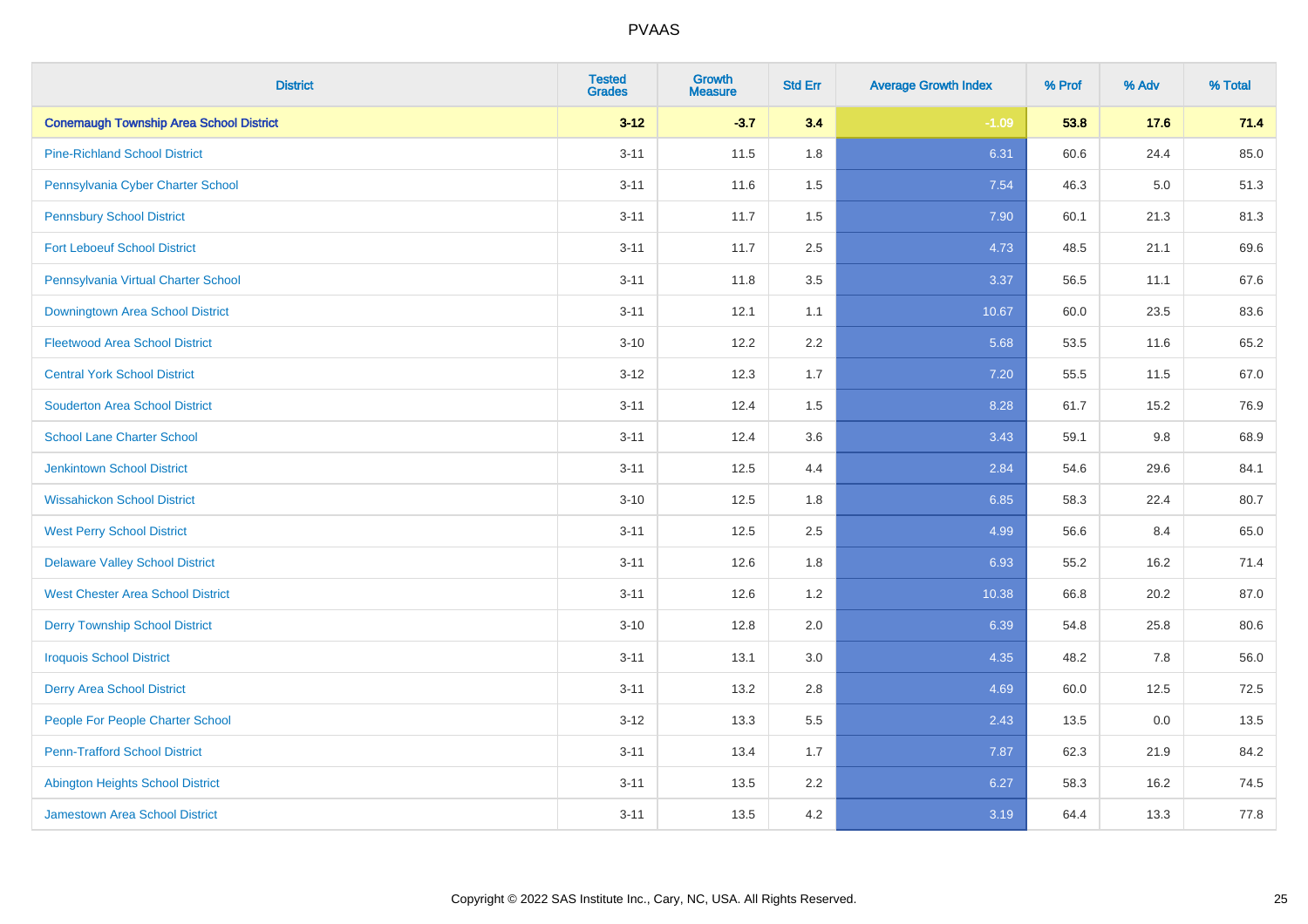| <b>District</b>                                | <b>Tested</b><br><b>Grades</b> | <b>Growth</b><br><b>Measure</b> | <b>Std Err</b> | <b>Average Growth Index</b> | % Prof | % Adv   | % Total |
|------------------------------------------------|--------------------------------|---------------------------------|----------------|-----------------------------|--------|---------|---------|
| <b>Conemaugh Township Area School District</b> | $3 - 12$                       | $-3.7$                          | 3.4            | $-1.09$                     | 53.8   | 17.6    | 71.4    |
| <b>Dallastown Area School District</b>         | $3 - 11$                       | 13.5                            | $1.5\,$        | 8.84                        | 56.0   | 17.9    | 73.8    |
| <b>City CHS</b>                                | $10 - 11$                      | 13.6                            | 2.7            | 5.12                        | 45.8   | 3.0     | 48.8    |
| <b>Springfield School District</b>             | $3 - 11$                       | 13.8                            | 1.7            | 7.99                        | 60.9   | 21.5    | 82.4    |
| Penns Valley Area School District              | $3 - 12$                       | 14.0                            | 2.9            | 4.80                        | 41.9   | 23.1    | 65.0    |
| <b>Colonial School District</b>                | $3 - 11$                       | 14.0                            | 1.7            | 8.21                        | 60.2   | 19.6    | 79.8    |
| Lincoln Leadership Academy Charter School      | $3 - 12$                       | 14.2                            | 6.4            | 2.22                        | 23.5   | $0.0\,$ | 23.5    |
| <b>Southern York County School District</b>    | $3 - 11$                       | 14.2                            | 2.1            | 6.91                        | 55.1   | 18.1    | 73.1    |
| <b>Saucon Valley School District</b>           | $3 - 11$                       | 14.7                            | 2.5            | 5.98                        | 48.7   | 20.2    | 69.0    |
| <b>Great Valley School District</b>            | $3 - 11$                       | 15.0                            | 1.9            | 7.98                        | 50.0   | 35.0    | 85.0    |
| <b>Upper Merion Area School District</b>       | $3 - 11$                       | 15.3                            | 2.0            | 7.62                        | 59.3   | 19.3    | 78.6    |
| <b>Upper Dublin School District</b>            | $3 - 12$                       | 15.4                            | 1.8            | 8.53                        | 60.8   | 24.8    | 85.6    |
| Northern York County School District           | $3 - 11$                       | 15.6                            | 2.0            | 7.98                        | 57.4   | 11.5    | 68.8    |
| <b>Greenwood School District</b>               | $3 - 11$                       | 15.9                            | 3.9            | 4.11                        | 50.0   | 25.0    | 75.0    |
| <b>Belmont Charter School</b>                  | $3 - 10$                       | 16.0                            | 6.5            | 2.45                        | 64.3   | 0.0     | 64.3    |
| Northern Bedford County School District        | $3 - 11$                       | 16.5                            | 3.6            | 4.58                        | 51.7   | 20.0    | 71.7    |
| <b>Deer Lakes School District</b>              | $3 - 11$                       | 17.0                            | 2.7            | 6.32                        | 61.5   | 16.4    | 77.9    |
| <b>Unionville-Chadds Ford School District</b>  | $3 - 11$                       | 17.1                            | 3.1            | 5.51                        | 68.1   | 13.2    | 81.3    |
| North Allegheny School District                | $3 - 11$                       | 17.4                            | 1.3            | 13.52                       | 59.5   | 28.1    | 87.6    |
| <b>Norwin School District</b>                  | $3 - 11$                       | 18.0                            | 1.7            | 10.37                       | 58.5   | 27.0    | 85.4    |
| <b>Valley View School District</b>             | $3 - 11$                       | 18.1                            | 2.4            | 7.42                        | 53.7   | 14.7    | 68.4    |
| <b>Cumberland Valley School District</b>       | $3 - 12$                       | 18.5                            | 1.3            | 14.64                       | 60.7   | 23.4    | 84.1    |
| <b>Upper Saint Clair School District</b>       | $3 - 11$                       | 18.5                            | 1.7            | 10.65                       | 61.8   | 30.1    | 91.9    |